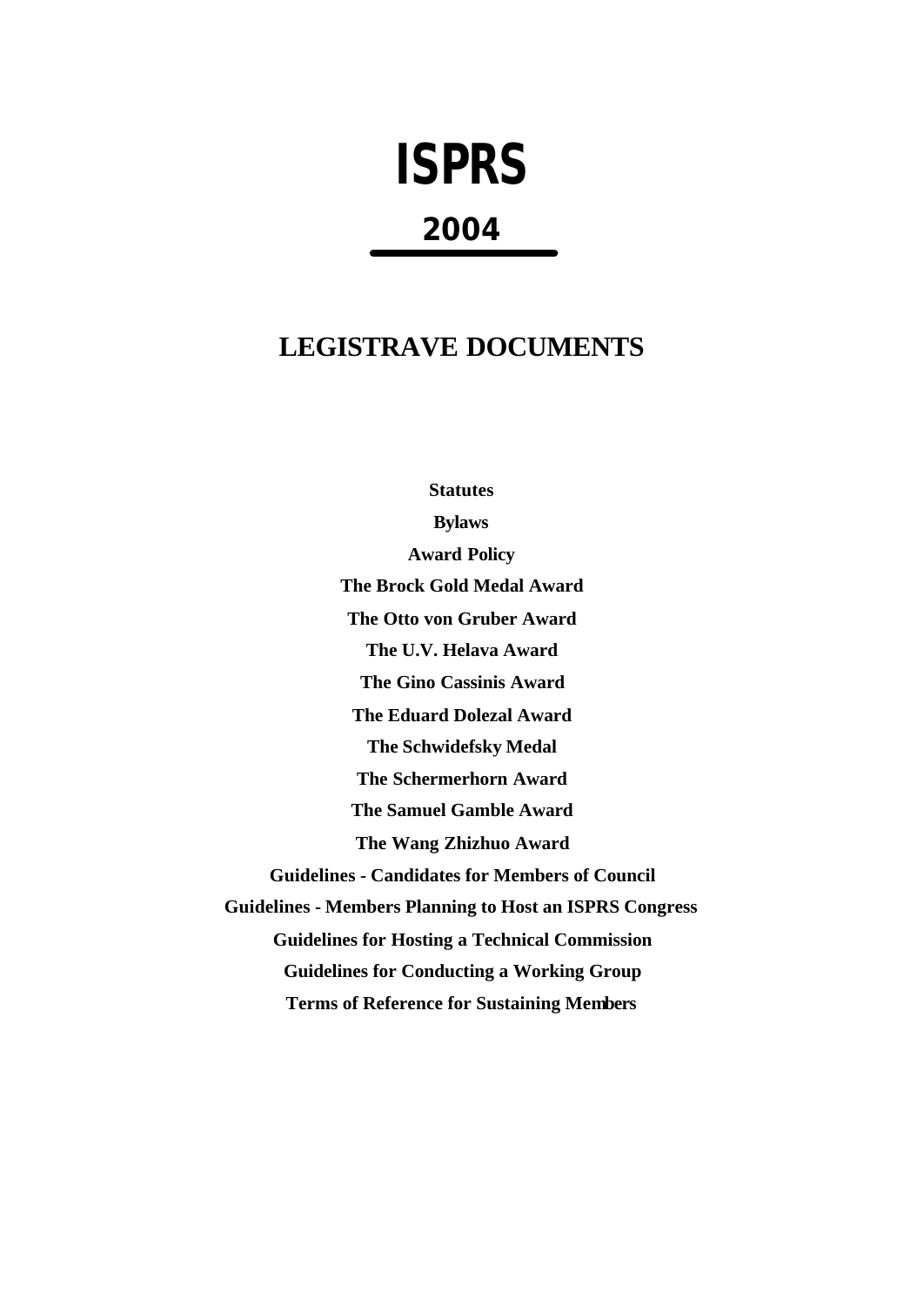# **STATUTES**

# *INTERNATIONAL SOCIETY FOR PHOTOGRAMMETRY AND REMOTE SENSING*

#### **STATUTE I -** *Name and Mission*

The International Society for Photogrammetry and Remote Sensing (hereinafter referred to as the Society) which was founded in Vienna, Austria in 1910 as 'Internationale Gesellschaft für Photogrammetrie', is a non-governmental international organization, devoted to the development of international cooperation for the advancement of knowledge, research, development, education and training in the photogrammetry, remote sensing and spatial information sciences, their integration and applications, to contribute to the wellbeing of humanity and the sustainability of the environment.

#### **STATUTE II -** *Definitions*

Photogrammetry and Remote Sensing is the art, science, and technology of obtaining reliable information from non-contact imaging and other sensor systems about the Earth and its environment, and other physical objects and processes through recording, measuring, analyzing and representation.

Spatial Information Science is the art, science, and technology of obtaining reliable spatial, spectral and temporal relationships between physical objects, and of processes for integration with other data for analysis, portrayal and representation, independently of scale.

#### **STATUTE III** *- Qualifications*

The Society pursues its aims without any discrimination on grounds of race, religion, nationality, or political philosophy.

#### **STATUTE IV -** *Activities*

To achieve its aims, the Society shall:

- (a) facilitate excellence in research and development and the proper use of appropriate technology in the photogrammetry, remote sensing and spatial information sciences, as well as the development of standards;
- (b) initiate and coordinate research in the fields of the photogrammetry, remote sensing and spatial information sciences by creating Technical Commissions and Working Groups concerned with pertinent aspects of the photogrammetry, remote sensing and spatial information sciences;
- (c) convene international Congresses, symposia and other meetings, with lectures, communications, discussions, and as appropriate, tutorials, exhibitions, technical visits, and social events;
- (d) ensure wide international circulation of the results of research and the records of discussion by the publication of *The International Archives of the*

*Photogrammetry, Remote Sensing and Spatial Information Sciences*, which shall form the record of Congresses and Symposia, and other scientific meetings of the Society;

- (e) publish and circulate an international journal, a bulletin, and other communications relevant to the interest of the Society and the community at large;
- (f) stimulate the formation of national and regional Societies of the photogrammetry, remote sensing and spatial information sciences and promote exchanges between such Societies;
- (g) encourage interaction of the Society and its members with the community at large, including the publication and exchange of scientific papers and journals by, and among, its national and regional Societies;
- (h) encourage recognition and administer awards to honor the achievements of individuals or groups.
- (i) represent the photogrammetry, remote sensing and spatial information sciences in relevant international forums;
- (j) promote and facilitate education, training, and technology transfer of the photogrammetry, remote sensing and spatial information sciences;
- (k) promote other appropriate actions to enhance the Society's mission.

#### **STATUTE V** *- Cooperation with Other International Organizations*

- The Society should cooperate with:
- (a) international and regional institutions or organizations concerned with photogrammetry, remote sensing, image analysis, spatial information sciences, land survey, geodesy, cartography, and other relevant disciplines;
- (b) inter-governmental bodies of the United Nations and other relevant, international policy-making organizations.

#### **STATUTE VI -** *Membership*

- The types of membership in the Society are:
- Ordinary Members
- Associate Members
- Regional Members
- Sustaining Members
- Honorary Members
- 1. An **Ordinary Member** shall be the single organization of a country, or a geographic region thereof having an independent budget, which should represent the whole community of photogrammetry, remote sensing and spatial information specialists in the country or region.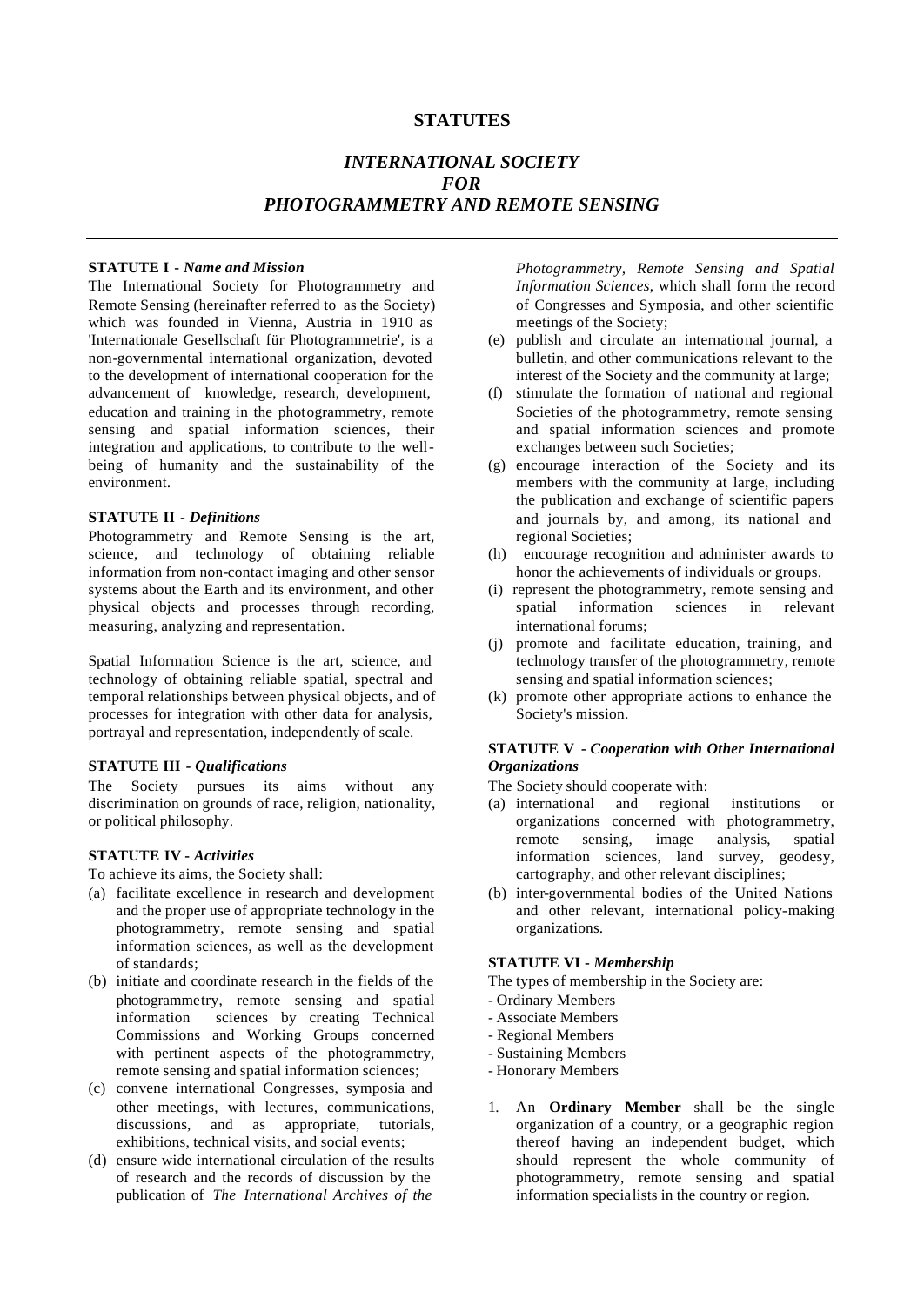- (a) An Ordinary Member shall be responsible to the Society for the proper discharge of all the duties of membership including specifically:
	- participating in the scientific work of the Society, including active participation in Working Groups and Commissions;
	- prompt payment of Membership subscription fee;
	- promoting ISPRS activities;
	- actively participating in the decisions of the General Assembly;
	- appointing Correspondents to the Technical Commissions and registering them with the Secretary General;
	- striving to provide equitable national representation for all photogrammetric, remote sensing and spatial information specialists in its country or region;
	- serving as national focal point for distribution of ISPRS information to their members;
	- submitting periodic reports and news for publication in the Society's bulletin, and producing a quadrennial report for the Congress;
	- demonstrating active representation of the whole of their membership in their country or region;
	- encouraging interdisciplinary cooperation in scientific and technologic activities, and establishing links with relevant groups;
	- forming journals and registering them with the Secretary General.
- (b) Normally the Ordinary Member organization of a country shall be a national, formally constituted, representational Society. In the absence of such a Society the Ordinary Member may be:
	- an association of societies each having the advancement of the photogrammetry, remote sensing and spatial information sciences among its principal objectives;
	- the principal Scientific Academy of a country or its National Research Council;
	- or failing these, any other institution or association of institutions whether governmental or non-governmental concerned with the sciences of photogrammetry, remote sensing and spatial information.
- (c) Different categories of Ordinary Members shall be established to reflect the use of the photogrammetry, remote sensing and

spatial information sciences, and the number of specialists in the organization.

2. An Associate Member shall be an organization which represents a community of photogrammetrists and/or remote sensing specialists and/or spatial information specialists in a country, and which has a strong interest in participating in the Society's affairs, and which is not represented by the Ordinary Member organization of the country.

An Associate Member shall be responsible to the Society for the proper discharge of all the duties of membership including specifically:

- participating in the scientific work of the Society, including active participation in Working Groups and Commissions;
- prompt payment of Membership subscription fee;
- promoting ISPRS activities;
- participating in the discussions of the General Assembly;
- serving as a focal point for distribution of ISPRS information to their members;
- submitting periodic reports and news for publication in the Society's bulletin;
- stimulating the establishment of appropriate means of communication.
- 3. A Regional Member shall be a multi-national association of photogrammetry and/or remote sensing and/or spatial information science organizations established for the purpose of considering questions of common interest, promoting regional cooperation, convening regional conferences, etc.
- 4. Sustaining Members contribute to the financial support of the Society and shall be individuals, organizations, institutions, or agencies who provide hardware, software, systems and/or services, in the fields of photogrammetry and/or remote sensing and/or spatial information, and/or who are engaged in research and/or education and training.
- 5. Honorary Members. In recognition of distinguished services to the ISPRS and its aims, an individual may be elected an Honorary Member of the Society.

#### **STATUTE VII - Organization and Administration**

The direction and management of the Society, including the conduct of its technical and scientific program, shall be undertaken through the following components: the Congress, the General Assembly, the Council, the Financial Commission, the Technical Commissions and the Sustaining Members Committee.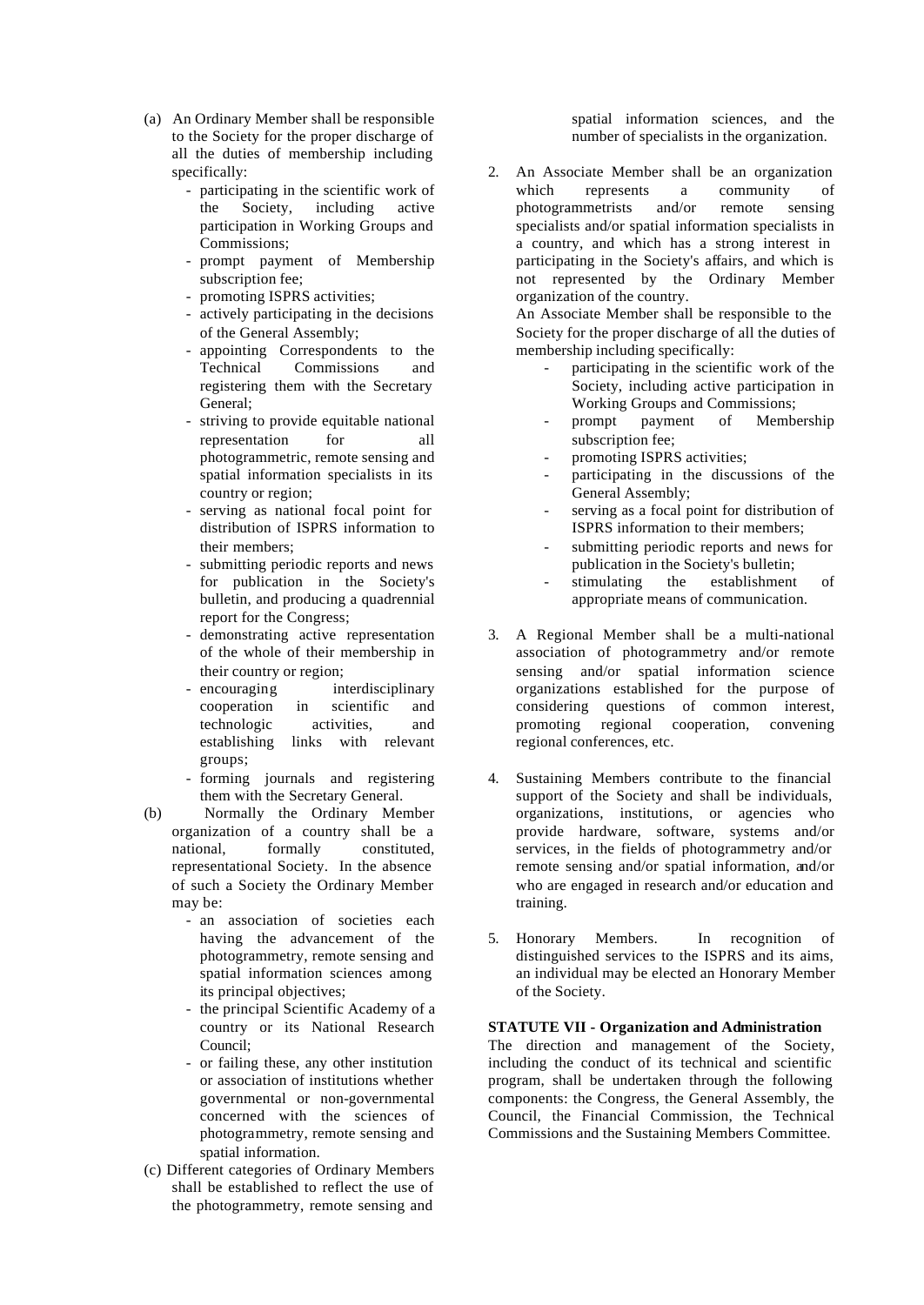#### **STATUTE VIII - Officers**

- 1. The Officers of the Society shall be the President of the Society, the other Members of the Council and the Presidents of Technical Commissions.
- 2. The Officers shall serve from the termination of the Congress at which they are elected or appointed until the completion of the next ensuing Congress.

#### **STATUTE IX - Congress**

- 1. The Congress shall consist of all photogrammetry, remote sensing and spatial information specialists in attendance.
- 2. The Congress shall normally meet every four years.
- 3. The Congress shall be convened in plenary session at least twice during the course of each Congress.

#### **STATUTE X - General Assembly**

- 1. The General Assembly shall be the supreme authority of the Society for all decisions. It shall determine the general policy of the Society.
- 2. The General Assembly shall consist of the Delegates appointed by the Ordinary Members to represent them, each Ordinary Member being represented by one Delegate.
- 3. Only Delegates, Members of Council, Members of the Financial Commission, Honorary Members of the Society, Representatives of the Associate Members and Regional Members, and two Advisors per Delegate shall have the right to attend the meetings of the General Assembly.

#### **STATUTE XI - Council**

- 1. The Council shall consist of six individuals:
- The President of the Society
- The Director of the Congress
- The First Vice-President
- The Secretary General
- The Second Vice-President
- The Treasurer
- 2. The Council shall conduct the affairs of the Society in the interval between meetings of the General Assembly in accordance with the Statutes and Bylaws and with the decisions and directives of the General Assembly and of Congress.
- 3. The Council shall be answerable to the General Assembly for management of Society affairs and shall guide the conduct of the General Assembly.
- 4. The Council shall assist the President to coordinate and guide the activities of the Technical Commissions.
- 5. Between meetings of the General Assembly the Council may consult Members by correspondence or otherwise.
- 6. The responsibilities of the members of Council are defined in the Bylaws.

#### **STATUTE XII - Headquarters**

The headquarters of the Society shall be designated by the Council.

# **STATUTE XIII - Technical Commissions**

- 1. The scientific work of the Society shall be the responsibility of its Technical Commissions and shall be guided by Resolutions approved by the General Assembly.
- 2. Responsibility for the work of each Technical Commission during the interval between two successive Congresses shall be entrusted by the General Assembly to one of the Ordinary Members or to a number of Ordinary Members who have agreed to collaborate.
- 3. The work of each Commission shall be conducted by the Commission Board consisting of:
- The Commission President
- The Commission Secretary/ies
- The Working Group Chairpersons
- The Commission Rapporteurs

# **STATUTE XIV** *- Financial Commission*

- 1. At each Congress the General Assembly shall elect a Chairperson and two members of a Financial Commission.
- 2. The role of the Financial Commission shall be advisory and consultative. It shall examine expenditure of all kinds incurred by the Society and suggest to the General Assembly broad lines of financial policy for the Society having regard to its scientific responsibilities.
- 3. Between Congresses the Financial Commission shall report directly to the Council through the Secretary General at least once a year after the annual balance sheet has been prepared and examined. It shall be present in an advisory capacity at meetings of the General Assembly.

# **STATUTE XV** *- Finances*

- 1. Each Ordinary Member and Associate Member shall pay annually the subscription fee assigned to its category. The amount of subscription fee for each category shall be determined by the General Assembly and may be altered by the General Assembly only at one of its ordinary meetings held during the course of a Congress.
- 2. Regional Members and Sustaining Members shall pay an annual subscription fee established by Council.
- 3. The ISPRS Foundation shall be guided by the Society and maintained as an independent entity devoted solely to support philanthropic activities of the Society

# **STATUTE XVI** *- Voting*

- 1. In plenary sessions of the Congress, decisions shall be taken by a show of hands and by a simple majority of votes passed.
- 2. Voting in the General Assembly shall be conducted as follows:
	- (a) Only Delegates shall have the right to vote.
	- (b) No Delegate shall represent or vote for any Ordinary Member other than his/her own.
	- (c) Voting shall not be by proxy.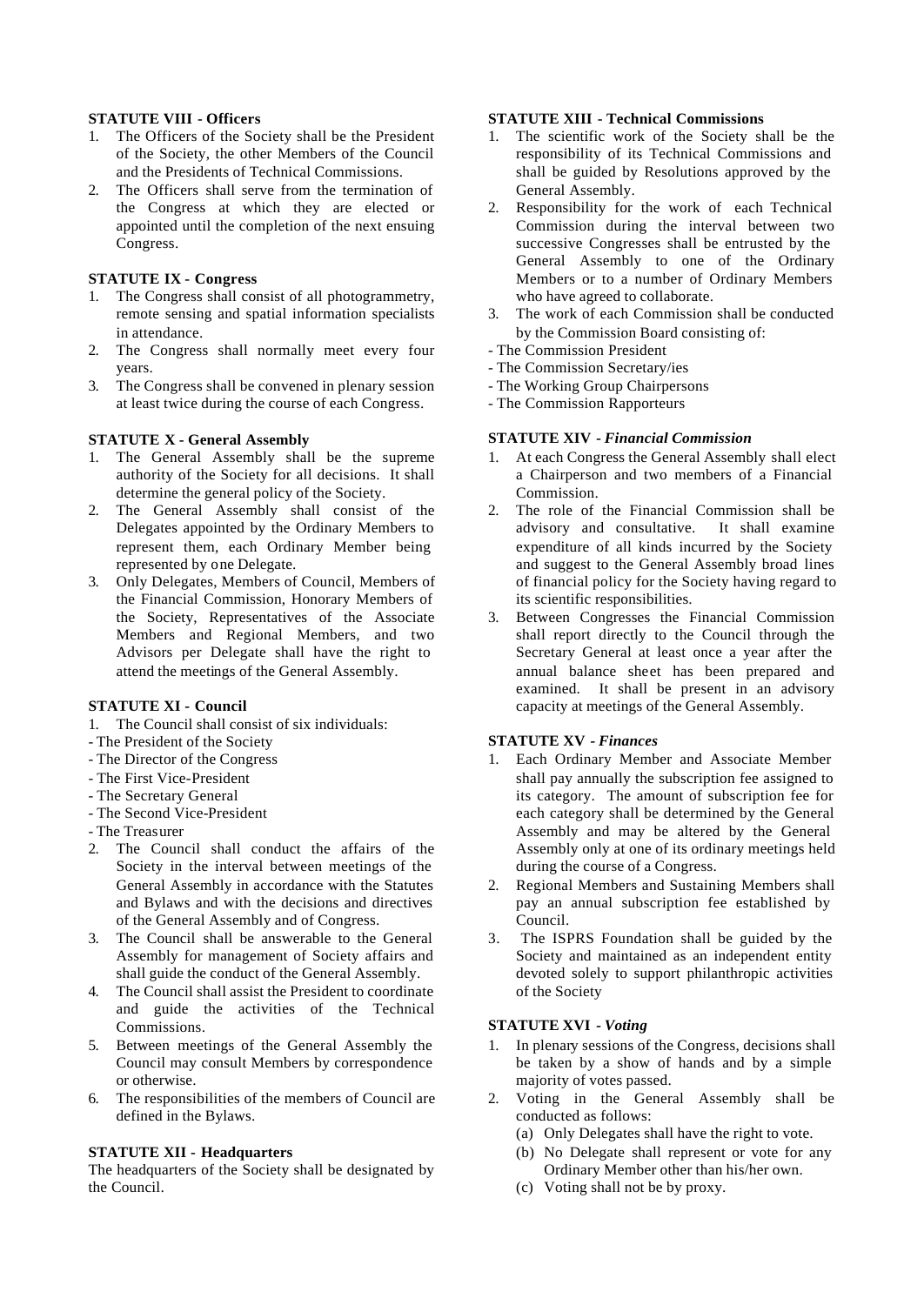- (d) If the President or any Delegate so requests, the vote shall be taken by secret ballot.
- (e) Each Delegate shall have a number of votes equal to the category of the Ordinary Member which he/she represents.
- (f) The adoption of Resolutions concerning admission of new Ordinary Members, Associate Members or Regional Members, cancellation of membership, alteration to the Statutes or the Bylaws, dissolution of the Society or its amalgamation with another international organization, shall require at least three-quarters of the votes cast to be in favor of the Resolution. Decision on all other matters shall be approved by a simple majority of the votes cast.
- (g) Associate Members and Regional Members shall have observer status in the General Assembly with no voting rights, but with full discussion privileges.
- 3. Recourse to a vote by correspondence shall only be permitted in exceptional cases. This procedure shall be taken only when the Council considers it necessary to reach a decision without awaiting a meeting of the General Assembly.

#### **STATUTE XVII** *- Regulations and Directives*

The Council shall be entitled to issue provisional Regulations and Directives to provide guidance in transitory situations, and such shall be valid until considered at the next Congress.

#### **STATUTE XVIII** *- Languages*

- 1. The official languages of the Society shall be English, French and German.
- 2. The English Text of the present Statutes and Bylaws shall be considered to be the definitive version.

#### **STATUTE XIX** *- Dissolution and Amalgamation*

Only the General Assembly may approve a decision on dissolution of the Society or amalgamation of the society with another international body. An extraordinary meeting must be specially called for that sole purpose. For such an extraordinary meeting three clear calendar months notice shall be given to all Ordinary Members in writing, requesting them to send Delegates thereto.

## **STATUTE XX** *- Amendments to Statutes and Bylaws*

- 1. Only the General Assembly has authority to amend the Statutes and Bylaws.
- 2. The Statutes may be amended under the following conditions:
	- (a) An amendment may be formulated in writing by an Ordinary Member and addressed to the Secretary General not less than 10 months prior to the date fixed for the meeting of the General Assembly at which it is to be considered. Such an amendment shall be supported by at least one other Ordinary Member.
	- (b) Amendments may be formulated by the Council or a committee appointed by the Council. In such a case there shall be no necessity for supporting these amendments by an Ordinary Member.
	- (c) The Secretary General shall inform all Ordinary Members on the proposed amendments at least six months prior to the date fixed for the meeting of the General Assembly at which they are to be considered.
- 3. The Bylaws may be amended under the following conditions:
	- (a) At least 48 hours must be given Delegates prior to discussing amendments to the Society Bylaws.
	- (b) No Bylaw that contravenes the Statutes shall be valid.

Original Statutes adopted by the General Assembly of the 11th Congress, July 1968, at Lausanne, Switzerland. Statutes amended by the General Assembly of the 12th Congress, August 1972, at Ottawa, Canada. Statutes amended by the General Assembly of the 14th Congress, July 1980, at Hamburg, Federal Republic of Germany.

Statutes amended by the General Assembly of the 15th Congress, June 1984, at Rio de Janeiro, Brazil. Statutes amended by the General Assembly of the 16th Congress, July 1988, at Kyoto Japan.

Statutes amended by the General Assembly of the 18th Congress, July 1996, at Vienna, Austria.

Statutes amended by the General Assembly of the 19<sup>th</sup> Congress, July 2000, at Amsterdam, The Netherlands.

Statutes amended by the General Assembly of the 20<sup>th</sup> Congress, July 2004, at Istanbul, Turkey.

President: John C. Trinder (2000-2004)

Secretary General: Ian J. Dowman (2000-2004)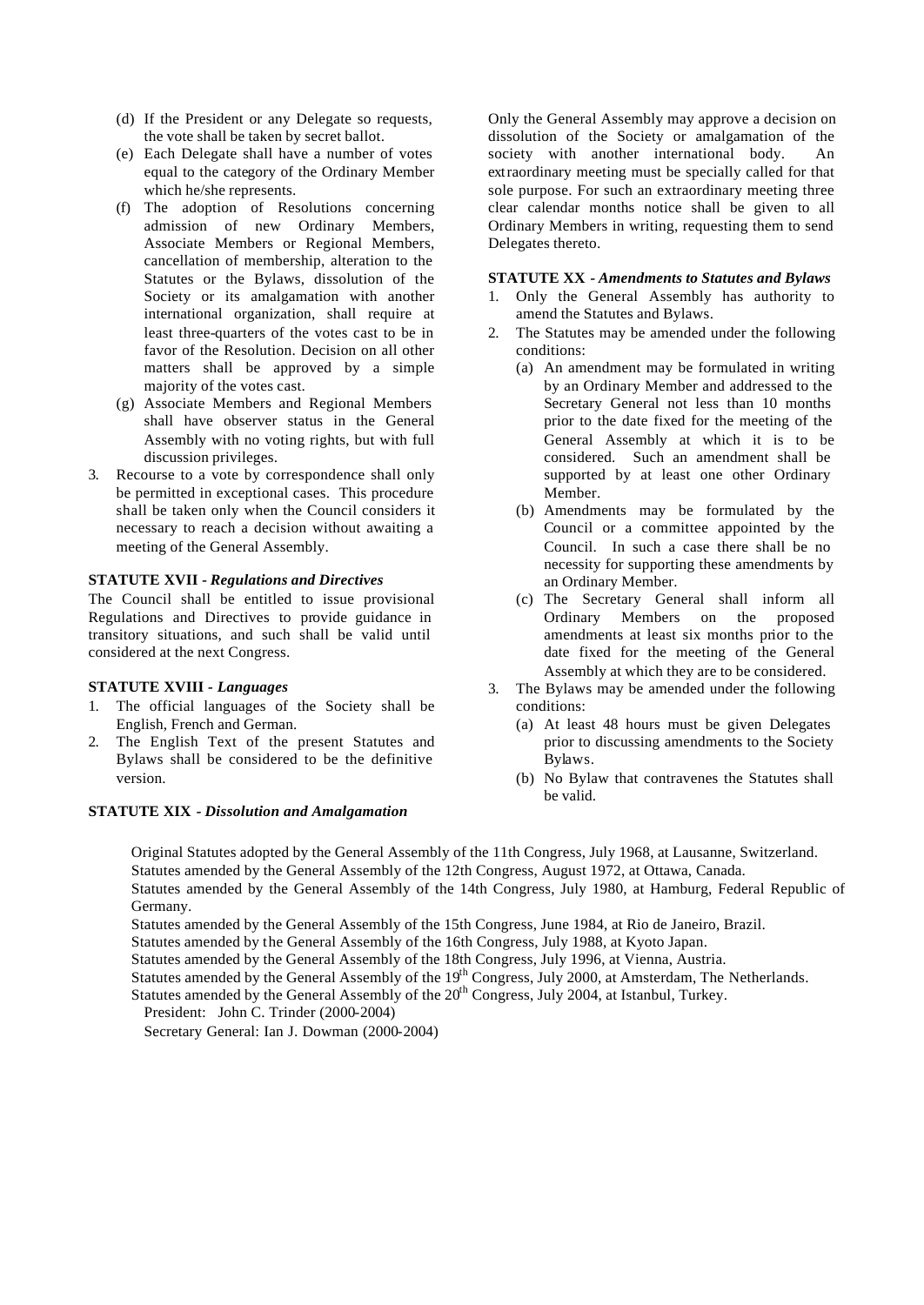## **BYLAWS**

# *INTERNATIONAL SOCIETY FOR PHOTOGRAMMETRY AND REMOTE SENSING*

#### **BYLAW I** *- Name and Mission*

The short title of the International Society for Photogrammetry and Remote Sensing shall be ISPRS with the motto "Information from Imagery" and these initials and motto shall be used in all the official languages of the Society and on flags, logos, stationery, etc. of the Society and its subordinate bodies.

#### **BYLAW II** *- Definitions*

- 1. The Society's scientific interests shall include the photogrammetry, remote sensing, and spatial information sciences and related disciplines, as well as applications in cartography, geodesy, surveying, natural, Earth and engineering sciences, and environmental monitoring and protection. Further applications include industrial design and manufacturing, architecture and monument preservation, medicine and others.
- 2. For elective offices, nationality shall be that of the Ordinary Member which nominates the candidate and the candidate shall, at time of election, be a permanent resident of the nation of the Ordinary Member.

#### **BYLAW III** *- Qualifications*

The Society subscribes to the declaration adopted in 1958 by the 8th General Assembly of the International Council of Science (ICSU), concerning nondiscrimination on the basis of politics, nationality, religion, race, or gender.

#### **BYLAW IV** *- Activities*

In addition to the activities in Statute IV the Society may do all other things incidental or conducive to the Society's aims, provided such acts do not contravene the Statutes or Bylaws of the Society or the laws of the country in which they are done, or the general principles to which the Society subscribes.

# **BYLAW V** *- Cooperation With Other International Organizations*

In its policy of cooperation the Society shall support consolidation of international societies committed to the promotion of the united profession of photogrammetry,<br>remote sensing, spatial information sciences, remote sensing, spatial information sciences, cartography, geodesy, and surveying, as well as affiliation with other relevant international organizations.

#### **BYLAW VI** *- Membership*

#### **1. Ordinary Members**

(a) An application for Ordinary Membership in the Society shall be addressed to the Secretary General and be accompanied by a description of the

photogrammetric, remote sensing and spatial information science activities in the country or geographic region thereof having an independent budget, and of the nature of the organization making application, including specifically its statutes, aims, standing in the country, relations with other organizations concerned with the photogrammetry, remote sensing and spatial information sciences, and its administrative and financial structure.

(b) The application shall state the category in which Ordinary Membership is requested. The category chosen should be broadly related to the number of photogrammetrists and/or remote sensing and/or spatial information specialists represented by the applicant, and the uses made of the photogrammetry, remote sensing and spatial information sciences in the country concerned. The table below indicates the category to which an Ordinary Member should belong.

|               | Number of Active |          |   |  |
|---------------|------------------|----------|---|--|
| Specialists   |                  | Category |   |  |
| less than 26  |                  |          |   |  |
| 26            | to               | 50       | 2 |  |
| 51            | to               | 150      | 3 |  |
| 151           | to               | 250      | 4 |  |
| 251           | to               | 400      | 5 |  |
| 401           | to               | 600      | 6 |  |
| 601           | to               | 800      | 7 |  |
| more than 800 |                  |          | 8 |  |

- (c) The Council shall review each application received and if it estimates that the proposed category is inappropriate, the Secretary General shall return the application. The Secretary General shall report every application received to all Members and shall inform them of the opinion of the Council thereon.
- (d) The admission of an Ordinary Member shall be decided by vote of the General Assembly, or with approval of Council, by a vote by correspondence. The Secretary General shall declare the result of the vote to all Members and to the organization seeking admission.
- (e) An Ordinary Member may at any time raise its category; it may not lower it without the previous assent of the General Assembly.
- (f) To retain its good standing as Ordinary Member requires fulfillment of its responsibilities outlined in the Statutes.
- (g) The cancellation of Ordinary Membership may be declared by the General Assembly:
	- in the case of action manifestly contrary to the interests and objectives of the Society;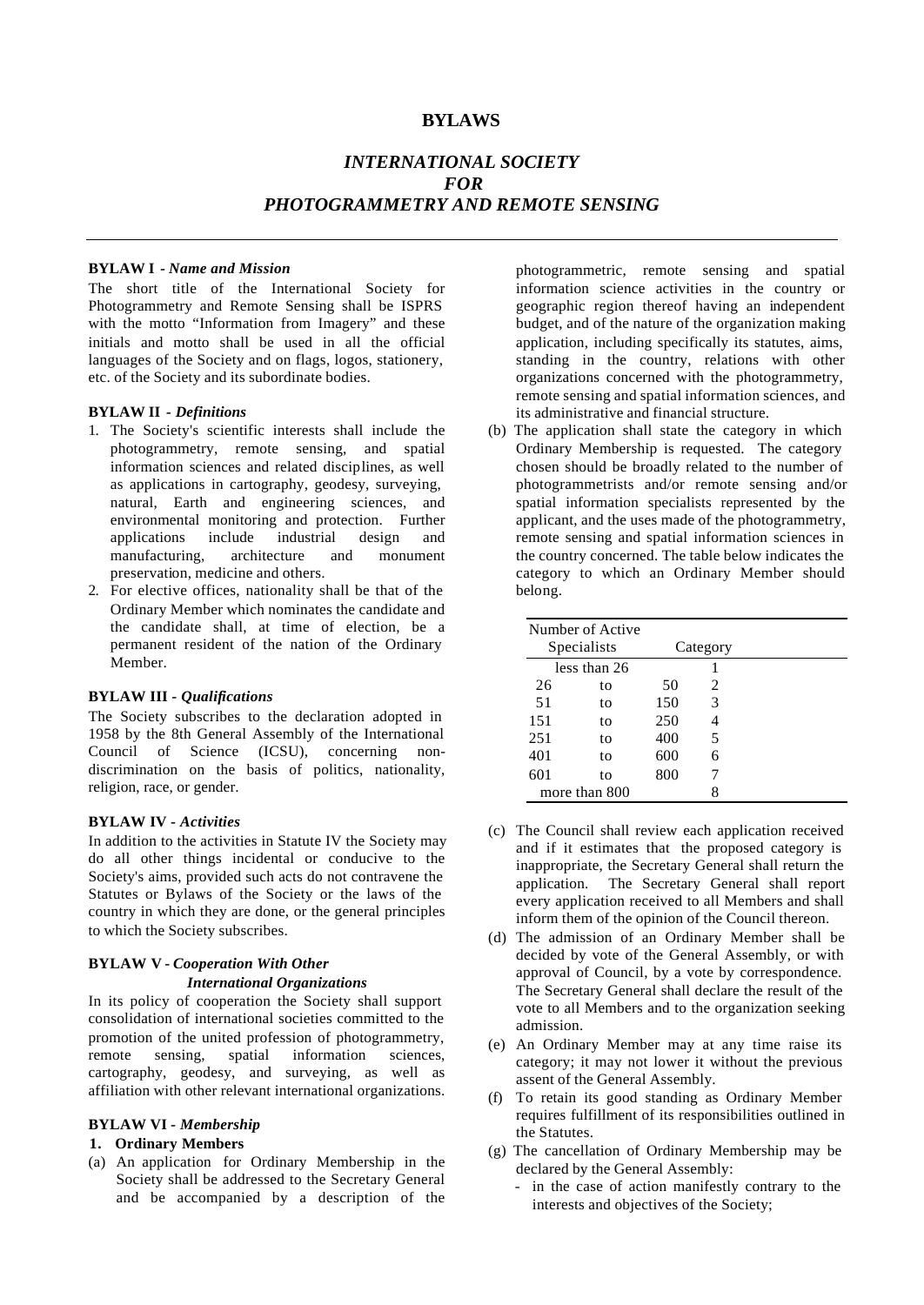- in the case of repeated default in the payment of subscription fees in spite of a demand for payment which the Treasurer shall send to the defaulting Ordinary Member at least six months prior to the meeting of the General Assembly.
- (h) An Ordinary Member may resign from the Society by a declaration in writing addressed to the Secretary General. The Council shall act upon the declaration and shall inform all Members as quickly as possible.
- (i) When an Ordinary Member leaves the Society, whether by resignation or by exclusion, it shall thereby forfeit all rights in the Society.

#### **2. Associate Members**

- (a) An application for Associate Membership in the Society shall be addressed to the Secretary General and be accompanied by a description of the photogrammetry, remote sensing and spatial information science activities in the country and of the nature of the organization making application, including specifically its statutes, aims, standing in the country, relations with other organizations concerned with photogrammetry, and/or remote sensing, and/or spatial information sciences, and its administrative and financial structure.
- (b) The application shall state the category in which Associate Membership is requested. The category chosen should be broadly related to the number of photogrammetrists and/or remote sensing and/or spatial information specialists represented by the applicant, and the uses made of the photogrammetry, remote sensing and spatial information sciences in the country concerned. The table below indicates the category to which an Associate Member should belong.

|          | <b>Number of Active</b><br><b>Specialists</b> | Category      |   |  |  |
|----------|-----------------------------------------------|---------------|---|--|--|
|          | less than 51                                  | 1             |   |  |  |
| -51      | tΩ                                            | 250           | 2 |  |  |
| $251$ to |                                               | 600           | 3 |  |  |
|          |                                               | more than 600 |   |  |  |

- (c) The Council shall review each application received and shall consult with the Ordinary Member of the country, and the Secretary General shall report every application received to all Members and shall inform them of the opinion of the Council thereon.
- (d) The admission of an Associate Member shall be decided by vote of the General Assembly, or with approval of Council, by a vote by correspondence. The Secretary General shall declare the result of the vote to all Members and to the organization seeking admission.
- (e) An Associate Member can upgrade its membership to Ordinary Member:
	- at any time by uniting or cooperating with the Ordinary Member of its country, or
	- by vote of the General Assembly, after consultation by Council with the Ordinary

Member and demonstration by appropriate documentation, of more active participation in areas of study of ISPRS and larger representation of the whole community of specialists in the country, than the current Ordinary Member. The new category will be determined according to Bylaw VI.1. (b).

- (f) The cancellation of Associate Membership may be declared by the General Assembly:
	- in the case of action manifestly contrary to the interests and objectives of the Society;
	- in the case of repeated default in the payment of subscription fees in spite of a demand for payment which the Treasurer shall send to the defaulting Associate Member at least six months prior to the meeting of the General Assembly.
- (g) An Associate Member may resign from the Society by a declaration in writing addressed to the Secretary General. The Council shall act upon the declaration and shall inform all Members as quickly as possible.

#### **3. Regional Members**

- (a) An application for Regional Membership shall be submitted to the Secretary General and shall include a full listing of the associated organizations, the charter of the Regional Member, and names of current officers.
- (b) The Council shall assure that the charter of the Regional Member conforms to the Statutes and Bylaws of the Society. The Secretary General shall report every application received to all Members and shall inform them of the opinion of the Council.
- (c) The admission of Regional Memb ers shall be decided by vote of the General Assembly, or with approval of Council, by a vote by correspondence.
- (d) The cancellation of Regional Membership may be declared by the General Assembly:
	- in the case of action manifestly contrary to the interests and objectives of the Society;
	- in the case of repeated default in the payment of subscription fees in spite of a demand for payment which the Treasurer shall send to the defaulting Regional Member at least six months prior to the meeting of the General Assembly.

#### **4. Sustaining Members**

- (a) An application for Sustaining Membership shall be addressed in writing to the Secretary General and shall include a full statement of the applicant's role in the fields of photogrammetry and/or remote sensing and/or spatial information.
- (b) Council shall consider each application and make the final decision on admission of an applicant.
- (c) Sustaining Members may appoint a committee to represent the exhibitors in the planning and operation of scientific and technical exhibits sponsored by the Society. The recommendations of the Sustaining Members Committee are advisory to the Congress Director.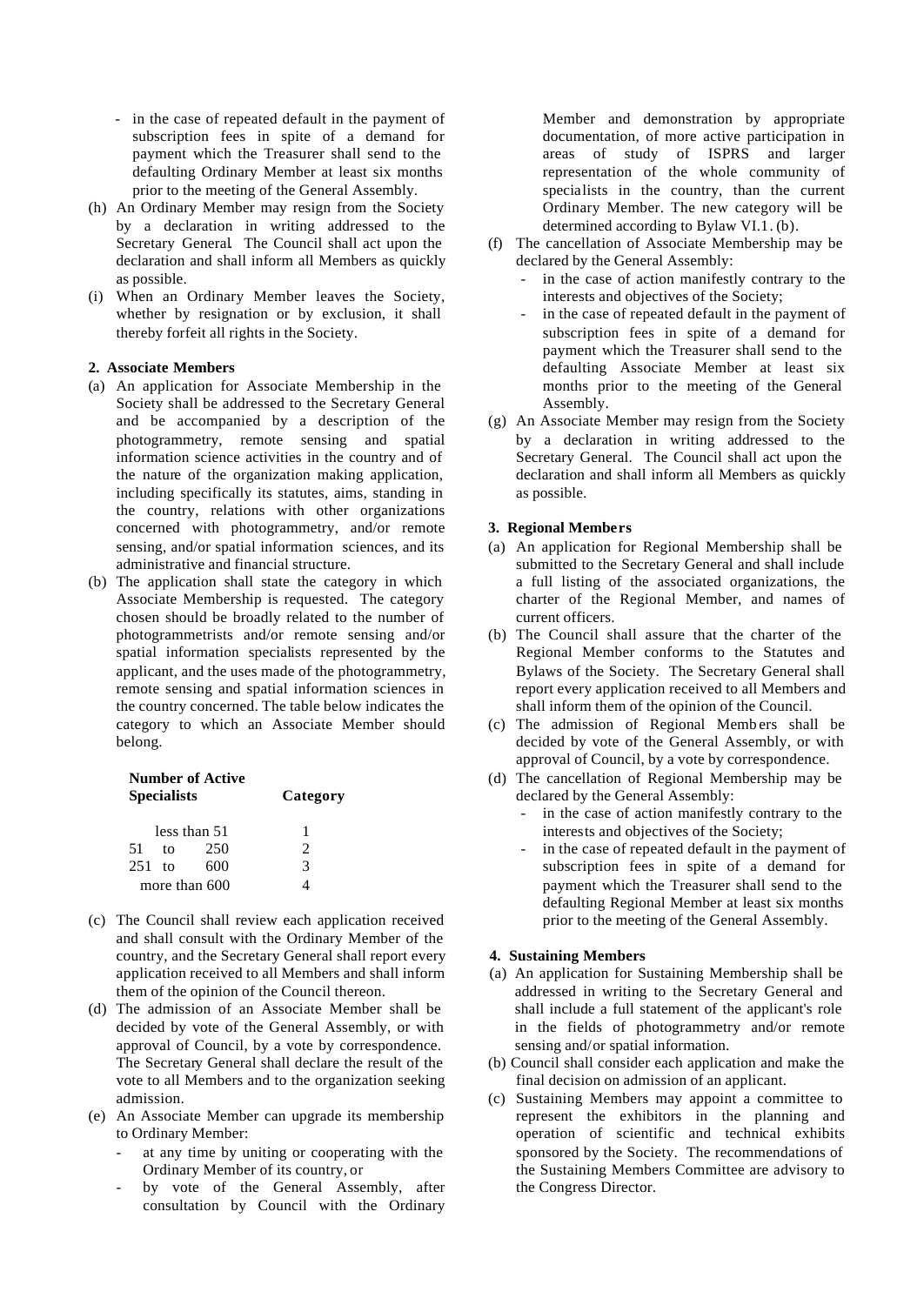- (d) The Congress Director of the Society shall convene a Sustaining Members meeting at least once during each Congress.
- (e) Council shall have the authority to cancel Sustaining Membership:
	- in case of action manifestly contrary to the interests and objectives of the Society;
	- in case of repeated default in payment of subscription fees.

#### **5. Honorary Members**

- (a) Honorary Members shall be nominated by a committee, chaired by the most recent Honorary Member and composed of members from the current and three previous Councils, and elected by the Congress.
- (b) There may not be more than seven living Honorary Members of the Society at any given time.
- (c) Honorary Members shall have the right to attend all meetings of the Society and its constituent parts with the exception of Council meetings. They shall not be called upon to pay registration fees at functions sponsored in the name of the Society.

#### **BYLAW VII** *- Organization and Administration*

**Committees** may be appointed by the Council to report on special topics or to address issues in support of Council. The membership of a Committee shall consist of a Chairperson appointed by the President and additional members shall be selected by the Chairperson with the approval of the President. International representation among Committee Members shall be encouraged. A committee shall be instituted when the Terms of Reference for the Committee have been approved by Council. The term of an Ad-Hoc Committee shall coincide with the inter-congress period. The term of a Permanent Committee shall be indefinite and may only be dissolved at the end of an inter-Congress period by consensus of the Council. The Chairperson shall prepare a report on Committee activities for presentation to each regular meeting of the General Assembly.

Permanent Committees of the Society are:

- <sup>−</sup> International Committee on Remote Sensing of the Environment (ICORSE)
- <sup>−</sup> International Policy Advisory Committee (IPAC)
- <sup>−</sup> International Science Advisory Committee (ISAC)

#### **BYLAW VIII** *- Officers*

- 1. The President of the Society, the Second Vice-President, the Secretary General and the Treasurer shall be elected by the General Assemb ly. Ordinary Members may submit nominations for members of Council to the Secretary General not later than four months prior to the meeting of the General Assembly at the time of a Congress. The Council will review the recommendations and submit nominations to the General Assembly.
- 2. In order to assist continuity the outgoing President shall be appointed the incoming First Vice-President as of right without election. Should he/she decline

the office it shall be offered successively in the following order to:

- the outgoing Secretary General
- the outgoing Vice-Presidents in turn, past Presidents excepted
- the outgoing Treasurer
- the outgoing Director of the Congress

Should all these decline the office, it shall be filled by election by the General Assembly.

- 3. The Director of the Congress shall be proposed by the Ordinary Member organizing the Congress and shall be confirmed by the General Assembly.
- 4. The First Vice-President who has been appointed to that office without election and the Director of the Congress may be of any nationality. Of the remaining members of the Council no two shall be of the same nationality.
- 5. No person shall hold the office of President for two consecutive terms. No person who has held the offices of President and First Vice-President consecutively in that order shall be eligible for a further consecutive term of office as President. The choice of person to become President shall not otherwise be restricted by virtue of any office in the Society which he/she holds or has held in the past.
- 6. No more than three Council members may remain on Council from one inter-Congress period to the next. An outgoing elected member of Council shall not be eligible for election to any office on the incoming Council other than to that of President of the Society or Secretary General. After the lapse of one intercongress period he/she shall again become eligible for election to the Council.
- 7. The Council shall fill by co-option all vacancies occurring through the death or long-term disability of any of its members other than the President. When filling the post of Treasurer by co-option, the Council shall first consult all Ordinary Members, by correspondence or otherwise, and shall take account of the views expressed.
- 8. No member of Council shall be a member of the Financial Commission.
- 9. The Presidents of Technical Commissions shall be nominated by the Ordinary Members seeking responsibility for Technical Commissions. The General Assembly selecting the Ordinary Member responsible for a Commission shall confirm the Commission President. In case of necessity a Commission President may be confirmed by the Council.

#### **BYLAW IX** *- Congress*

- 1. The Congress site shall be selected by the General Assembly from proposals made by Ordinary Members. Such proposals shall include the dates, physical facilities, preliminary financial plans, and the name of the proposed Congress Director.
- 2. The Ordinary Member organizing the Congress shall sign a contract with the Society and be responsible for ensuring that adequate provisions are made for the Congress. The Ordinary Member shall obtain the necessary financial support for this purpose. The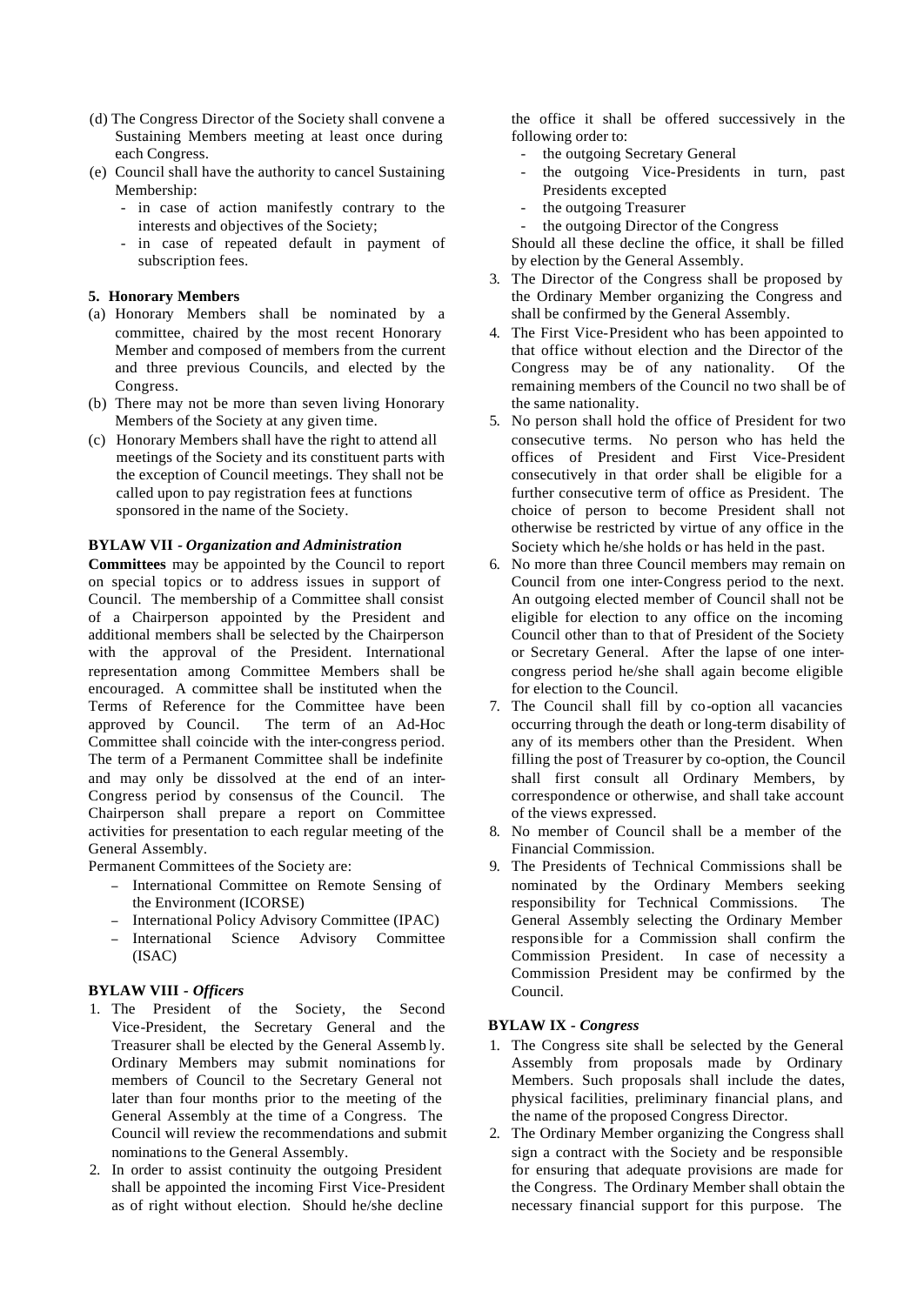Ordinary Member shall be responsible for financing the Congress, including the preparation and publication of *The International Archives of the Photogrammetry, Remote Sensing and Spatial Information Sciences* relating to the Congress. For this purpose it shall have the cooperation of the Technical Commissions and of the Council.

- 3. The activities of the Congress shall be prepared and carried through by a Congress Committee and chaired by the Congress Director. All other members of the Congress Committee shall be appointed by the Ordinary Member organizing the Congress. The Congress Committee shall have the responsibility for organizing the Congress on the administrative and financial levels.
- 4. Only persons in the following categories may take part in the activities of the Congress:
	- (a) Persons who are associated with a Member and have paid the Congress fee;
	- (b) Honorary Members of the Society;
	- (c) Persons specially invited by the President either on account of their personal standing or as representatives of other scientific organizations. They shall not be required to pay the Congress fee;
	- (d) Persons who have received the general invitation and have paid the Congress fee.
- 5. Congress meeting in plenary session shall:
	- (a) review the decisions of the General Assembly;
	- (b) witness the award of Medals and other distinctions of the Society;
	- (c) elect the Honorary Members of the Society.
- 6. The Technical Commissions shall meet during the Congress for the purpose of:
	- (a) reports by the Presidents on activities of the Commissions during the inter-congress period;
	- (b) presentation of technical papers, tutorials and/or poster sessions on topics covered by the Commissions in programmed technical sessions determined by Commission Presidents and the Council;
	- (c) formulation of Resolutions.

#### **BYLAW X** *- General Assembly*

- 1. The President shall convene the General Assembly to one or more meetings in the course of every Congress.
- 2. In the interval between Congresses the President may convene the General Assembly to an extraordinary meeting to discuss a single Resolution that has the support of at least two Ordinary Members. The Resolution in question shall be made available in writing to all Ordinary Members, Associate Members and Regional Members at least three calendar months in advance of the meeting. Whenever called upon in writing by not less than three-quarters of the Members, the President shall convene an extraordinary meeting.
- 3. Prior to every Congress and prior to every extraordinary meeting of the General Assembly each Ordinary Member shall appoint one Delegate to represent it at the General Assembly. Such

appointments shall have no permanency and shall be valid only for the duration of the Congress or of the extraordinary meeting. No member of the Council shall be appointed as a Delegate. Associate Members and Regional Members may appoint Representatives to the General Assembly.

- 4. Each Ordinary Member Delegate authorized to vote at the General Assembly shall present his/her credentials to the Secretary General on his/her arrival at the Congress or at the extraordinary meeting. The Secretary General shall compile a list of Ordinary Members, their Delegate and two Advisors, their voting rights, their subscription fees paid or in default and shall report thereon in writing to the President. Each Representative of an Associate Member and of a Regional Member shall present his/her credentials to the Secretary General on arrival at the Congress or the extraordinary meeting. The Secretary General shall prepare a list of Associate Members and Regional Members and their Representatives, their subscription fees paid or in default, and shall report thereon in writing to the President.
- 5. Each Delegate may be accompanied at the General Assembly by not more than two Advisors. Only Delegates shall have the right to vote. An Advisor shall have the right to speak only upon the invitation of his/her own Delegate and with the permission of the President. If the appointed Delegate is unable to serve for any reason, one of the Advisors may serve as Delegate with permission of the President.
- 6. An Ordinary Member that has not paid its subscription fees up to and including the year before the General Assembly shall have no voting rights at the General Assembly and shall not be entitled to bid for positions on the Council, the Financial Commission, or to host a Technical Commission.
- 7. Observers may be invited to attend the General Assembly only by the President.
- 8. The General Assembly shall:
	- (a) review the implementation of directives adopted by the General Assembly and Congress;
	- (b) review the decisions taken by the Council since the last Congress;
	- (c) consider the reports and proposals of the Council and Financial Commission and Committees;
	- (d) define the policy to be pursued by the new Council;
	- (e) decide upon the admission of new Ordinary Members, Associate Members and Regional Members;
	- (f) decide upon the exclusion of Ordinary Members, Associate Members and Regional Members;
	- (g) decide upon the transference of an Ordinary and/or Associate Member from one category to another;
	- (h) determine the value of the subscription unit;
	- (i) elect the President, the elected members of Council and the members of the Financial Commission;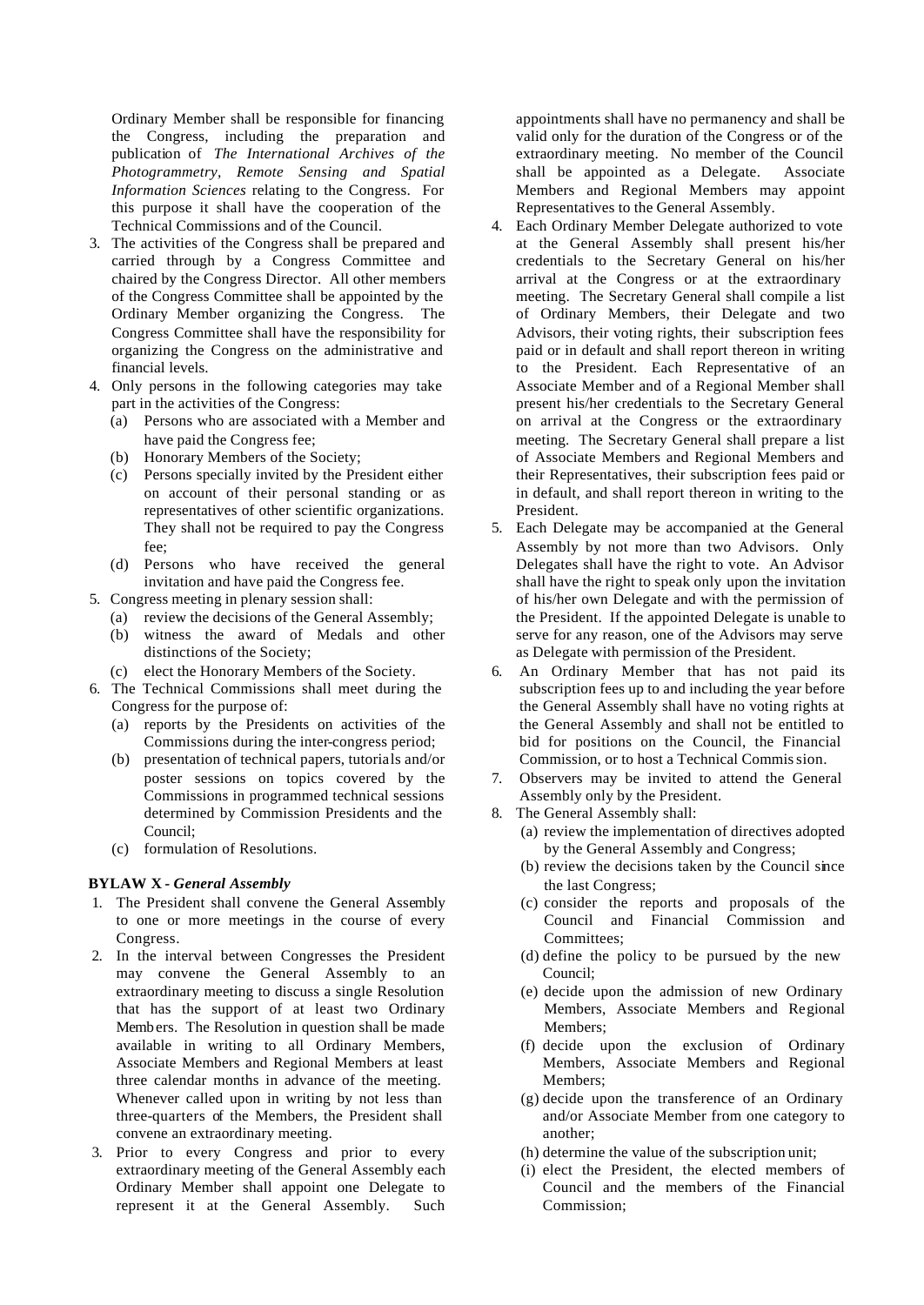- (j) choose the Ordinary Member to organize the next Congress;
- (k) confirm the Congress Director;
- (l) choose the Ordinary Members and confirm Commission Presidents to be responsible for the Technical Commissions during the next fouryear period;
- (m)amend the Statutes and the Bylaws;
- (n) approve Resolutions of the Technical Commissions, Members and Committees;
- (o) ratify Memorandums of Understanding and similar formal agreements with international organizations;
- 9. All items to be discussed at the General Assembly must be included in a preliminary agenda sent in advance to all Members. A matter or a candidature not appearing on the agenda of the General Assembly shall not be considered by the General Assembly unless, by direction of the Council and through the agency of the Secretary General, the matter has been brought to the notice of all Delegates at least 24 hours before the meeting and unless the General Assembly first pass a formal vote that it be considered.

#### **BYLAW XI** *- Council*

- 1. The Council shall constantly pursue the general policy of the Society and maintain the Society in a state of continual scientific activity.
- 2. A Council meeting shall be held at least once during each calendar year. All Council members are expected to participate fully in these meetings and to avoid representation by surrogates or proxy.
- 3. The Council may prepare Terms of Reference, and issue Guidelines and instructions as necessary to implement the directives of the General Assembly.
- 4. In exceptional circumstances the Council may act without approval of the General Assembly, and such actions shall be valid until considered at the next meeting of the General Assembly. But all questions relating to exclusion of an Ordinary Member, Associate Member or Regional Member, lowering of the category of an Ordinary Member, value of the unit of subscription, alteration of the Statutes or Bylaws, and dissolution of the Society or its amalgamation with another international organization must be referred to the General Assembly and decisions thereon shall be taken only by the General Assembly.

#### 5. The **President of the Society** shall:

- (a) convene and preside over the plenary sessions of Congress, the General Assembly and the Council; he/she may, however, delegate the Director of the Congress to preside at Congress plenary sessions;
- (b) coordinate the activities of the Technical Commissions and Working Groups, according to the decisions and intentions of the General Assembly and the Congress;
- (c) represent the Society in its dealings with national or international institutions or

organizations whose activities are of interest to the Society;

- (d) cooperate with other international organizations concerned with photogrammetry, remote sensing, spatial information science, cartography, geodesy, surveying, and other similar disciplines;
- (e) communicate to Members:
	- not less than twelve months in advance of the Congress, the date and place of the next meeting of Congress;
	- not less than three months in advance of the Congress, the Agenda of the General Assembly accompanied by an explanation of the purpose and import of the items of Agenda, especially those relating to the admission or exclusion of an Ordinary Member, Associate Member or Regional Member, changes in value of unit of subscription and modifications to the Statutes;
	- not less than one month in advance of the Congress, the names of the Ordinary Members which have proposed to organize the next Congress;
	- not less than one month in advance of the Congress, the names of the Ordinary Members which have proposed to be responsible for each of the Technical Commissions for the next four-year period and the names of their proposed Commission Presidents;
- (f) inform Members in writing of the decisions taken at extraordinary meetings of the General Assembly.

#### 6. The **Congress Director** shall:

- (a) be Chairperson of the Congress Committee;
- (b) represent the Ordinary Member responsible for the Congress in all matters relating to its organization;
- (c) correspond with Ordinary Members, Associate Members, Regional Members, Technical Commissions, Working Groups, Committees and the Sustaining Members Committee concerning the scientific and social programs of the Congress;
- (d) report to the Council the measures being taken to prepare the Congress and the progress therein. The previous Congress Director or a representative from the previous Congress Committee shall assure the publication of *The International Archives of the Photogrammetry, Remote Sensing and Spatial Information Sciences* relating to that Congress and shall be available for consultation on the planning of all matters related to the forthcoming Congress.

#### 7. The **First Vice-President** shall:

- (a) assist the President in his/her duties when called upon by the President to do so;
- (b) act for the President should he/she be prevented by circumstances outside his/her control from fulfilling his/her duties;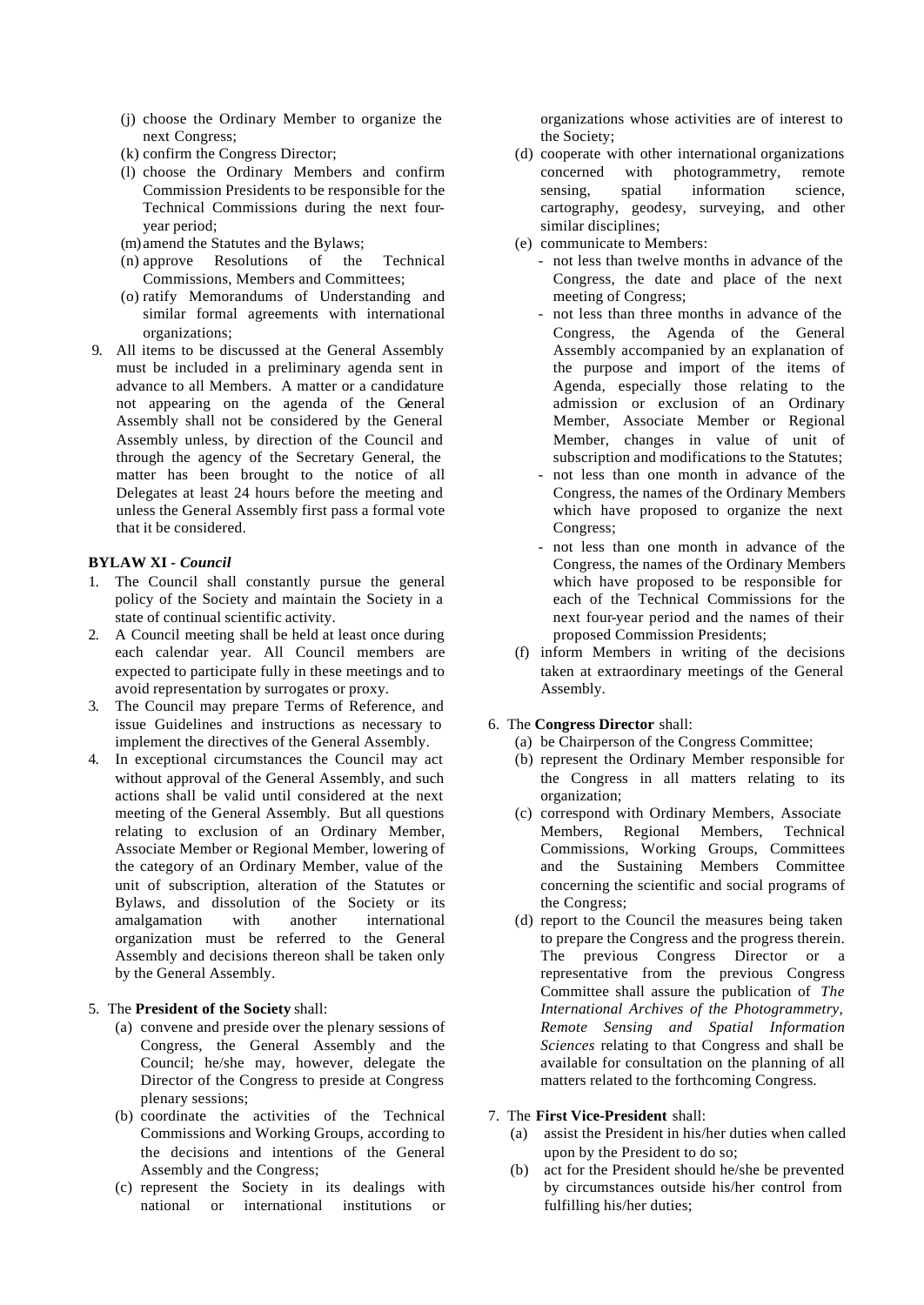- (c) serve as the Chairperson of the Resolutions Committee to coordinate Resolutions from the Technical Commissions, Members and Committees for consideration by the General Assembly;
- (d) coordinate the proper and timely procedures for the awards.

#### 8. The **Second Vice-President** shall:

- (a) assist the President in any manner requested by President;
- (b) fulfill the responsibilities of the First Vice-President should he/she be prevented from acting;
- (c) review, maintain and update the Statutes, Bylaws and Guidelines.

#### 9. The **Secretary General** shall:

- (a) perform the duties of Secretary of the General Assembly, of the Council and of the Congress meeting in plenary session, arrange the meetings of these bodies, and draw and distribute their agenda and minutes at the proper time;
- (b) at the request of the President, represent the Society in its dealings with national or international institutions or organizations whose activities are of interest to the Society;
- (c) deal with the correspondence of the Society and ensure the keeping of the records, and distribute to Members relevant information and communication;
- (d) collate the reports of the Technical and distribute information concerning the Commissions;
- (e) collaborate with the Congress Committee and the Boards of the Technical Commissions concerning the recording and writing up of all proceedings and concerning the publication of the *Archives* (contents, presentation, distribution);
- (f) ensure timely preparation and dissemination of Society publications;
- (g) ensure that the decisions taken at Congresses are speedily carried out;
- (h) receive the credentials of Delegates, Advisors and Representatives appointed by Ordinary Members, Associate Members and Regional Members to represent them at the Congress and report in writing to the President on their voting rights.
- (i) coordinate the scheduling of all events of the Society.

#### 10. The **Treasurer** shall:

- (a) complete the accounts for hand over to the new Treasurer within two months of the end of the Congress. The new Treasurer shall replace the outgoing Treasurer on receipt of the final accounts;
- (b) issue annual invoices one month before the upcoming fiscal year in which the fee is due to Ordinary Members, Associate Members,

Regional Members, and Sustaining Members and inform them of the proper procedures for remittance of subscription fees. The Treasurer shall send periodic reminders to those in arrears;

- (c) collect the funds of the Society and administer them in accordance with the decisions of the General Assembly and the instructions of the Council;
- (d) keep account of all financial transactions and submit a statement of accounts at the end of each fiscal year to the Financial Commission for audit;
- (e) assemble the complete accounts of the Society for the four-year term at the end of the fiscal year prior to the Congress and submit them to the Financial Commission for audit;
- (f) submit to the Secretary General prior to the meeting of the General Assembly a list of Ordinary Members, Associate Members and Regional Members that have not yet paid their annual subscription fee up to and including the year prior to the General Assembly;
- (g) submit a financial statement to each Council meeting and a summary financial report to the General Assembly.

#### **BYLAW XII** *- Headquarters*

Provided that the Statutes and Bylaws of the Society do not run counter to the laws pertaining to associations in the country where the Secretary General is domiciled, the residence of the Secretary General shall be the headquarters of the Society, except when the Council decides for a more convenient alternative.

#### **BYLAW XIII** *- Technical Commissions*

- 1. The main tasks of a Technical Commission shall be:
	- (a) to follow the technical and scientific progress within its field and report thereon to the Congress;
	- (b) to provide initiative in technical and scientific progress, especially by establishing Working Groups, arranging International Symposia, and organizing experiments on research;
	- (c) to identify the results of research and development in order to present them for discussion at the Congress;
	- (d) to propose actions leading to the promotion and evaluation of the photogrammetry, remote sensing and spatial information sciences, and to assist the Council in defending these proposals to the authorities concerned;
	- (e) to assist in international standardization activities in subject matters related to the photogrammetry, remote sensing and spatial information sciences;
	- (f) to promote continuing education by organizing tutorials;
	- (g) to report to Council on the implementation of their program in accordance with Bylaws and Technical Resolutions.
	- (h) to submit an annual report on its areas of responsibility to the Society. The report should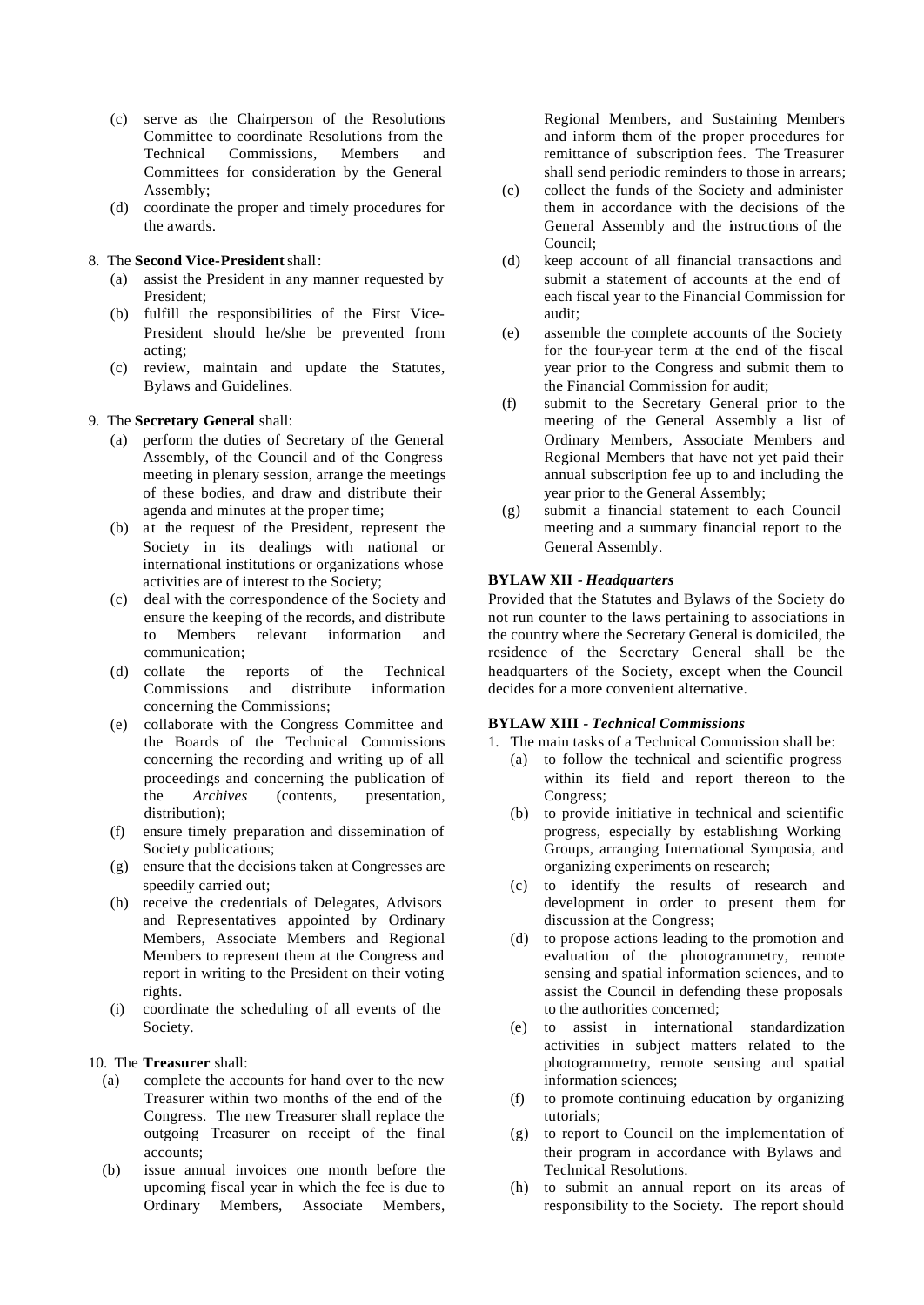include activities and the state of the science and technology of the Commission and Working Groups.

2. Activities in the photogrammetry, remote sensing and spatial information sciences shall be divided into eight areas of major interest and each area shall be entrusted to a Technical Commission. The areas of responsibility for the Technical Commissions shall be as follows:

#### **Commission I: Image Data Acquisition - Sensors and Platforms**

- <sup>−</sup> Design and realization of digital aerial and spaceborne missions for Earth observation;
- Design, construction, characterization, and installation of imaging and non-imaging sensors (including Optical, IR, SAR, IFSAR, LIDAR, etc.).
- Standardization of definitions and measurements of sensor parameters;
- Integration of imaging and non-imaging sensors with other relevant systems;
- Geometric and radiometric properties, quality standards, and factors affecting data quality;
- Test, calibration and evaluation of sensors (including laboratory, in-flight, inter-calibration and test fields);
- Integrated platform guidance, navigation, positioning and orientation;
- Data reception and pre-processing;
- <sup>−</sup> On-board preprocessing of data and autonomous systems;
- Systems and media for recording sensor data, auxiliary data (time, position, attitude, etc.) and film scanners;
- <sup>−</sup> Image and non-image data transfer standards.

#### **Commission II: Theory and Concepts of Spatiotemporal Data Handling and Information**

- Fundamentals of spatial database design, spatial data structures, spatial analysis and geostatistics, spatial querying, spatial reasoning, spatial and temporal modeling;
- <sup>−</sup> Aggregation, generalization, abstraction and rendering of image and vector data;
- Spatial decision support systems;
- <sup>−</sup> Processing, analysis and modeling of multidimensional geospatial data;
- System integration and modeling aspects for data and geoinformation processing;
- Interoperability of heterogeneous spatial information systems;
- <sup>−</sup> Semantic and geometric integration of heterogeneous spatial information;
- <sup>−</sup> Communication and visualization of spatial data;
- Data mining, filtering, retrieval and dissemination;
- Spatial data quality and spatial model quality.

#### **Commission III: Photogrammetric Computer Vision and Image Analysis**

- <sup>−</sup> Algorithms for geometric analysis of image data regardless of scale;
- <sup>−</sup> Geometric analyses of IR, SAR, IFSAR and LIDAR;
- <sup>−</sup> Automated feature and attribute extraction techniques and methodologies from multi-sensor, multi-resolution, multi-spectral, hyperspectral, and multi-temporal imagery;
- <sup>−</sup> Fundamental research into image understanding for object detection, recognition, identification and reconstruction;
- <sup>−</sup> DEM generation and integration of threedimensional modeling concepts into image analysis processes;
- Integration of spatial information systems and object models for object recognition;
- Sensor pose determination (including auxiliary information);
- Projective and multi-view geometry;
- Image sequence analysis;
- <sup>−</sup> Algorithms for including features in the orientation processes;
- <sup>−</sup> Spatial, spectral and temporal properties of natural and human-formed objects.

#### **Commission IV: Geodatabases and Digital Mapping**

- <sup>−</sup> Development, access and management of spatiotemporal databases;
- <sup>−</sup> Spatial data infrastructures;
- <sup>−</sup> Image-based geospatial databases;
- Data libraries, data clearinghouses, data warehouses, distributed archives and access to remote data sources, including metadata and digital data standards;
- Web based access, retrieval and dissemination of spatial data, including web-based location-based services;
- Integration of spatial information systems and image analysis for database-driven change detection, data capture and updating;
- <sup>−</sup> Dynamic spatial information systems, spatial data revision and versioning;
- Interfacing 3D models with facility management systems;
- Database generation for digital topographic and thematic mapping (including orthoimages and digital terrain models);
- <sup>−</sup> Digital landscape modeling and visualization, and large scale urban models;
- Global environmental databases and mapping;
- Extraterrestrial mapping and spatial information systems;
- <sup>−</sup> Analysis of systems and their components for automated and semi-automated digital mapping and geoinformation systems;
- Analysis of industry needs and design of systems for production and update of geoinformation.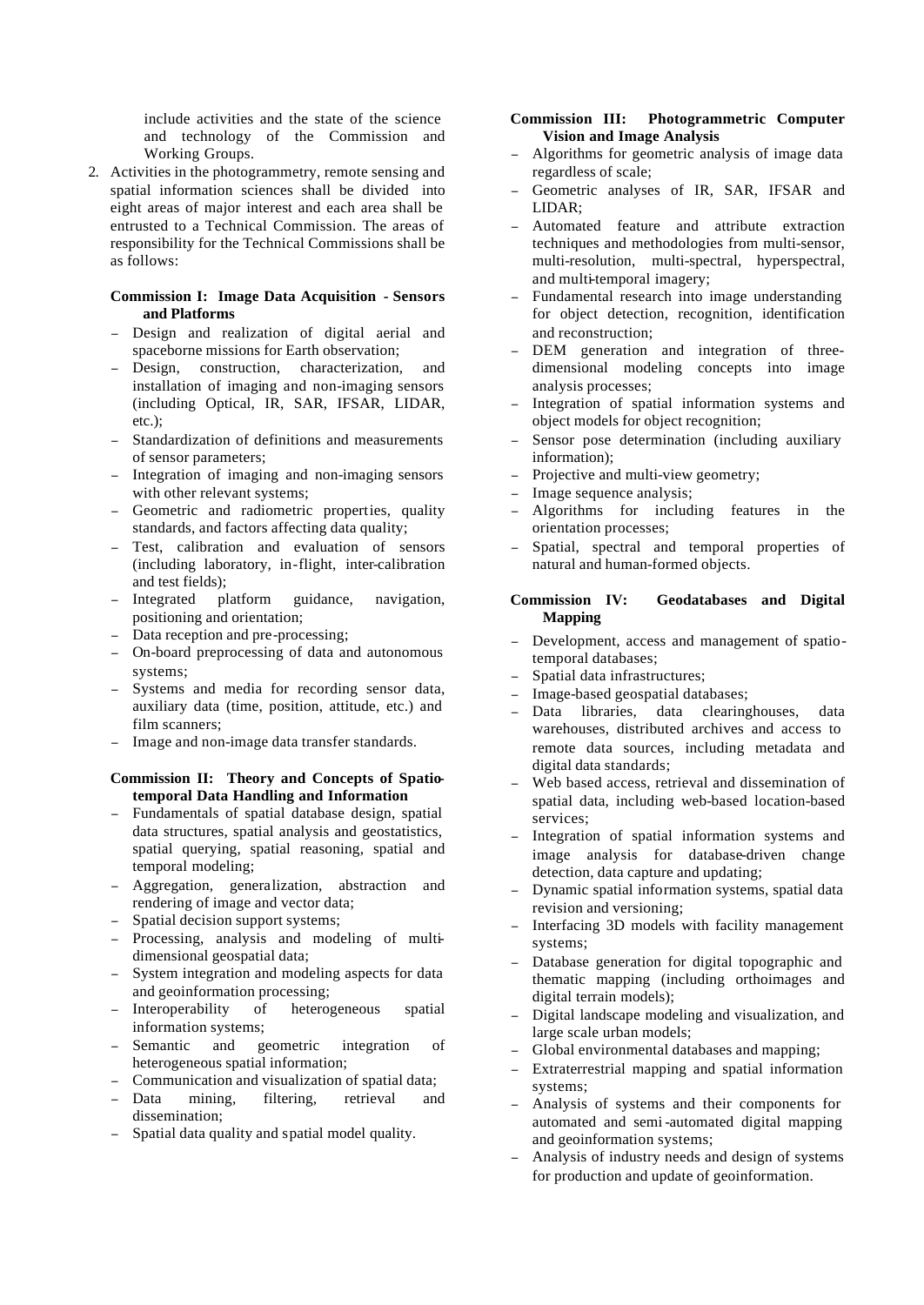#### **Commission V: Close-Range Sensing – Analysis and Applications**

- Systems and algorithms for real-time imaging, mobile mapping and video processing;
- Photogrammetric vision metrology technologies with special consideration of CAD/CAM and spatial information systems;
- Integration and fusion of multiple data sources for advanced object extraction and modeling;
- Laser scanning for 3-D representation of objects and scenes;
- Close-range image sequence analysis procedures;
- Vision-based techniques for visualization, simulation, robotics and animation;
- Vision metrology systems and industrial applications;
- <sup>−</sup> Photogrammetric techniques in biomedical engineering and human motion studies;
- Techniques for architectural, archaeological and cultural heritage applications.

#### **Commission VI: Education and Outreach**

- Promotion of education and training at fundamental, advanced and professional levels;
- Promotion of technology transfer, considering account regional needs and resources;
- <sup>−</sup> Computer-assisted teaching, training and distance learning;
- Innovative techniques for information dissemination on the Internet;
- Promotion of youth forum and innovative outreach activities;
- <sup>−</sup> Assist the Council in the promotion of ISPRS activities in the regions;
- <sup>−</sup> Quality enhancement of content and format of ISPRS publications and Internet home pages.

#### **Commission VII: Thematic Processing, Modeling and Analyses of Remotely Sensed Data**

- <sup>−</sup> Relationship between spectral, radiometric and temporal properties of objects, their physical and chemical properties and their variations;
- Image classification and analysis methodologies;
- <sup>−</sup> Analysis of characteristics of multi-spectral, hyperspectral, multi-sensor, microwave and multi-temporal image data for extraction of attribute information;
- <sup>−</sup> Methodologies of computer-assisted interpretation and analysis of remotely sensed data;
- <sup>−</sup> Validation of data and information using laboratory and in-situ methodologies;
- Improving atmospheric modeling for radiometric correction;
- <sup>−</sup> Multi-source data fusion and integration techniques:
- Modeling of satellite data derived parameters;
- Global databases and determination of indicators of change for global modeling, monitoring and sustainable development;
- Integration of remote sensing and GIS techniques;

<sup>−</sup> Aerosol and particulate detection and identification.

#### **Commission VIII: Remote Sensing Applications and Policies**

- Forestry, vegetation, agricultural and biodiversity studies and applications;
- <sup>−</sup> Hydrology, oceanography, coastal zone, snow and ice applications;
- Atmospheric and weather studies and applications;
- Geology, pedology and geomorphology studies and applications;
- Monitoring and management of land and water resources;
- Land use, human impact and ecosystem analyses;
- Disaster monitoring, mitigation and damage assessment;
- <sup>−</sup> Hazardous waste and environmental pollution assessment;
- <sup>−</sup> Infrastructure, transportation and communications studies and applications;
- <sup>−</sup> Satellite and aerial remote sensing policies;
- <sup>−</sup> Cooperation with international environmental programs and strategies;
- Earth Observation activities to support sustainable development.
- 3. An Ordinary Member (or Ordinary Members) seeking responsibility for a Technical Commission shall submit to the Secretary General an application which includes the activities and the name of the proposed Commission President. This application should be submitted at least four months prior to the commencement date of the Congress.
- 4. In choosing the Ordinary Member or group of Ordinary Members to be entrusted with the responsibility for the work of a Commission, the General Assembly shall take into consideration all relevant factors, including in particular:
	- the various Ordinary Members willing to undertake the responsibility;
	- the scientific and technical ability available to each candidate;
	- the professional standing and ability of the person proposed as Commission President;
	- the ability and willingness of each Ordinary Member and other organizations in its country to support a Commission;
	- the program of Commission activities proposed by the Ordinary Members and in particular the Working Groups, their chairpersons and the events contemplated.
- 5. The Ordinary Member (or Ordinary Members) entrusted with a Technical Commission shall assume responsibility for the technical and financial management of the Commission. It shall prepare the Commission and Working Group reports and be responsible for production of the Proceedings of its Symposium for publication in the *Archives*.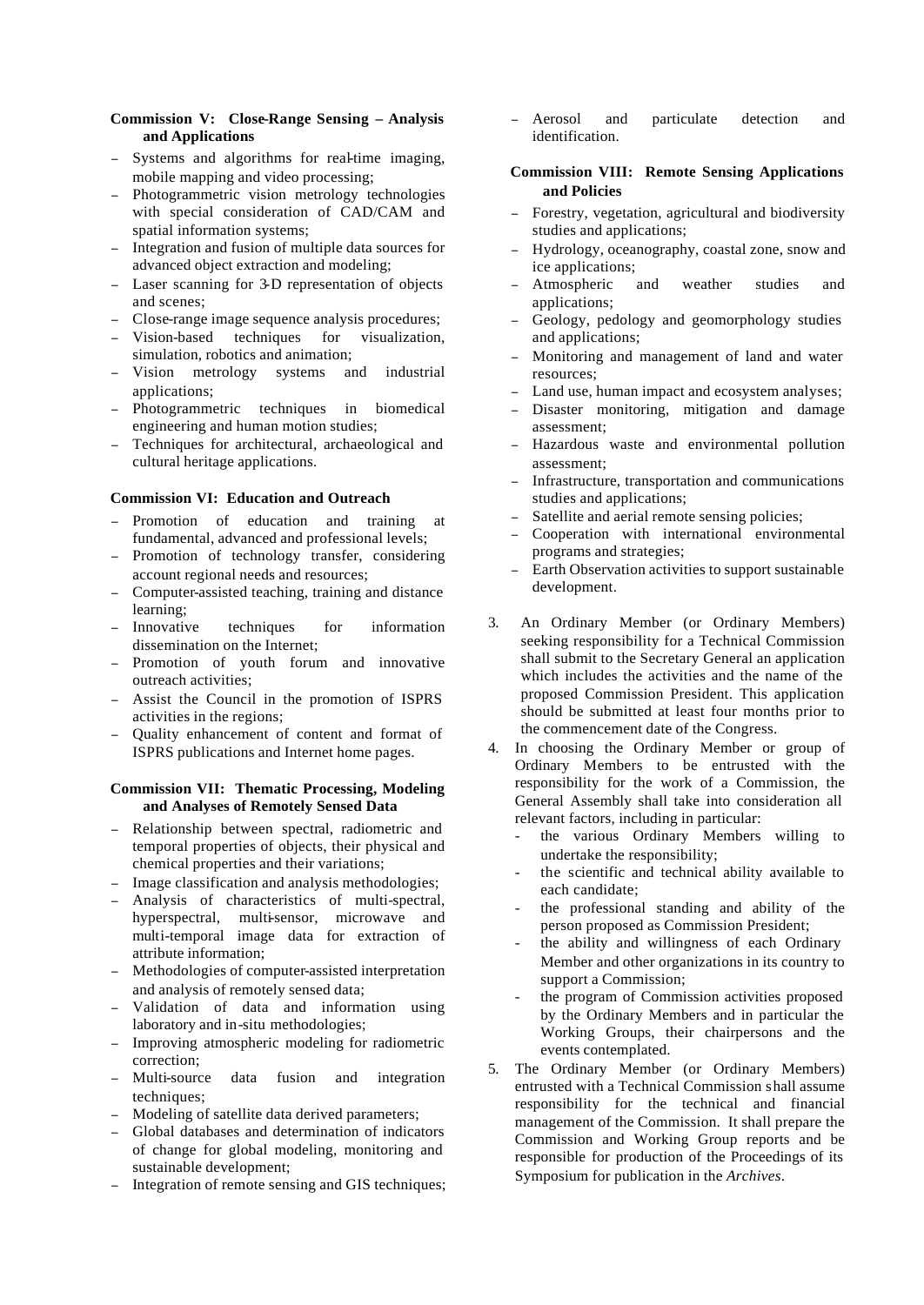- 6. A Technical Commission shall be autonomous in scientific matters but the Commission President shall keep the President of the Society and the Council fully and promptly informed of all its activities and the progress of its work. The Presidents of Commissions shall meet with the Council as and when necessary to coordinate the work of the Commissions.
- 7. Each Commission is expected to organize an International Symposium in the period between two Congresses. Before arranging an International Symposium the Co mmission shall obtain the consent of the Council. Ordinary Members organizing an International Symposium shall sign a contract with the Society and be responsible for ensuring that adequate provisions are made for the Symposium. Such Symposia shall be devoted to the field of the Commission and preparation for the ensuing Congress. Two or more Technical Commissions may collaborate to organize a joint Symposium as a single event.
- 8. The Commission President shall have the right to invite a limited but sufficient number of persons to join the Commission Board as Commission Rapporteurs for a particular field of interest to the Commission. Such Rapporteurs shall be chosen entirely at the President's own discretion, for the special knowledge or facilities they may possess which will enable them to give the assistance desired. They may be invited from any country and international representation shall be encouraged. They need not be Ordinary Member or Associate Member Correspondents but may perform that duty in addition.
- 9. Each Ordinary Member and Associate Member shall be entitled to appoint one Correspondent to each Commission. It may change its Correspondent or appoint a substitute at any time.
- 10. The Commission Board shall review the Resolutions approved by the Congress and identify subjects or problems requiring detailed study, trials or experimental research. It shall establish Working Groups to undertake these investigations and it shall ensure that all measures outlined in the Resolutions are covered by Working Group activities. If, in this connection, important divergences of opinion should arise within or between Commissions, the Council shall determine the course of action. The terms of reference and duration of the Working Groups shall be strictly limited and clearly defined by the Commission Board and approved by Council. A subdivision of the field of a Commission into Working Groups acting virtually as independent Commissions shall not be permissible.
- 11. The Working Group shall consist of:
	- the Chairperson of the Working Group;
	- optionally a Co-Chairperson;
	- a group of specialists chosen by the Chairperson, not in consideration of country but of qualification and commitment;
- other interested, competent specialists who have indicated a commitment to contribute and participate.
- 12. A Working Group may be appointed to study a problem pertinent to the fields of more than one Commission. It shall then be called an Inter-Commission Working Group. The President of the initiating Commission shall notify the Council of the intention and reach agreement with the Presidents of other Commissions concerned. The Council shall pronounce on the advisability of setting up such an Inter-Commission Working Group, determine if need be the terms of reference and duration of its mission and designate the Commission which it most concerns and within which it shall make its report. Such a Working Group shall not be permitted to develop gradually into any kind of independent Commission.
- 13. Each Working Group shall report annually to the Commission President concerned, in addition to reporting through the appropriate Commission at the Congress. When a Working Group has treated its subject sufficiently for the time being, or has been found to be inactive, the Council shall dissolve the Working Group, normally on the initiative of the Chairperson of the Group or the President of the Commission concerned.
- 14. At least six months in advance of a Congress, the President of each Technical Commission shall form a committee to prepare Resolutions for the Commission. This Committee shall identify the more important problems requiring solution and submit to Council Resolutions on the work needed to solve them, no later than three months in advance of the Congress.
- 15. Prior to the Congress, the First Vice-President shall form the Resolutions Committee, which shall coordinate the Resolutions of all Technical Commissions, Members and Committees with regard to practicality, shall ensure that they are set down in suitable standard form and are presented in at least one of the official languages of the Society.
- 16. During a Congress or Symposium all photogrammetric, remote sensing and spatial information specialists rightfully present shall be free to participate in all activities of a Technical Commission.

#### **BYLAW XIV** *- Financial Commission*

- 1. Each member of the Financial Commission shall be of a different nationality. No member of the Financial Commission shall be of the same nationality as any member of Council. Delegates to the General Assembly shall not be excluded from serving as members of the Financial Commission.
- 2. The Financial Commission shall advise the Council on all financial matters at any time upon the request of the Council.
- 3. The outgoing Financial Commission shall continue to serve after the Congress to ensure that the outgoing Treasurer hands over the accounts and funds of the Society to the new Treasurer within two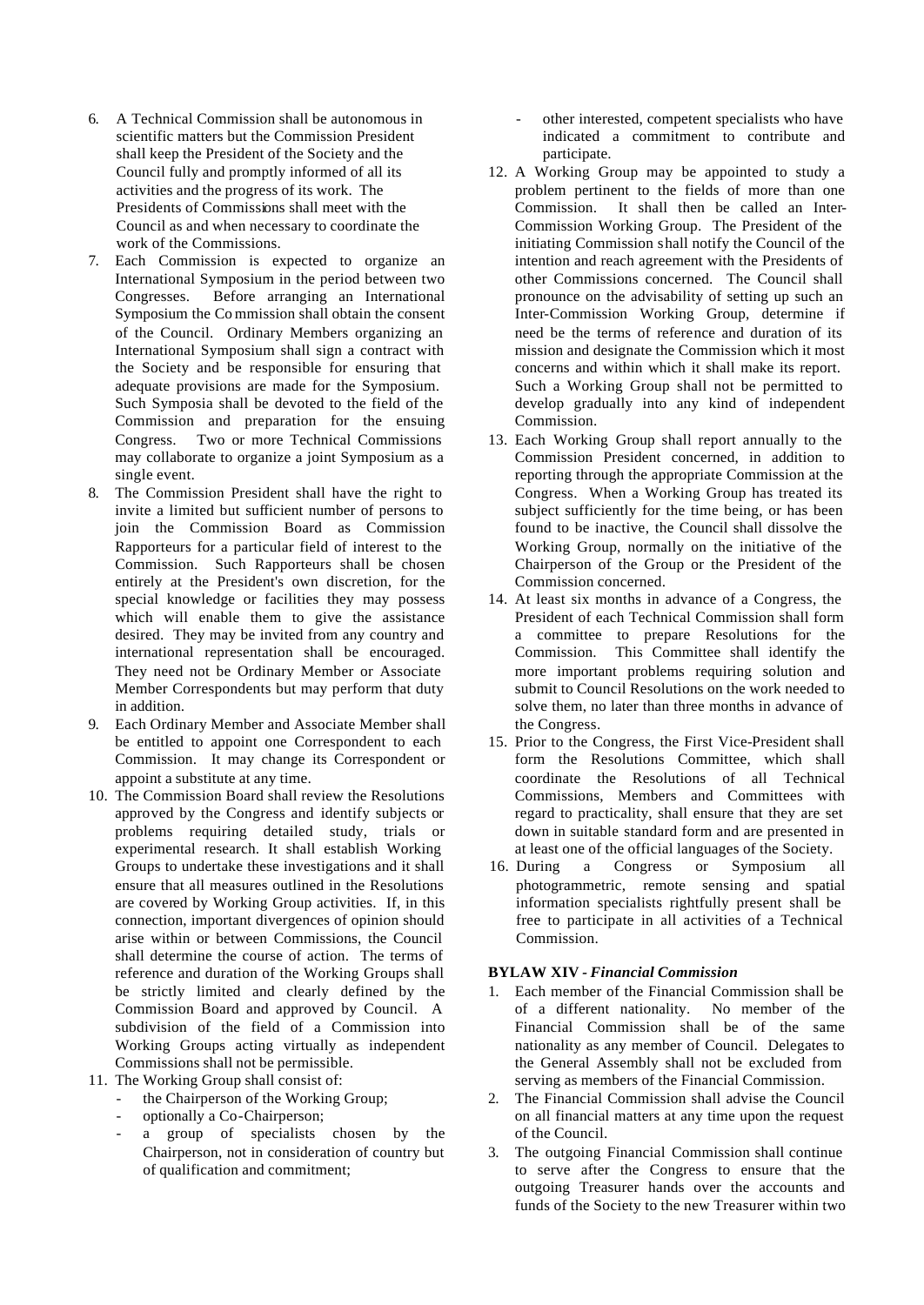months of the Congress. The new Financial Commission shall replace the outgoing Financial Commission at the same time as the changeover of Treasurers, and report to the Council that the changeover has been satisfactorily accomplished.

- 4. The Financial Commission shall examine and audit accounts of the Treasurer once every year, and submit its recommendations to the Council.
- 5. In the event that a member of the Financial Commission becomes unable to continue in office, on the advice of the remaining members of the Commission, the Council may approve a replacement.

#### **BYLAW XV** *- Finances*

- 1. The fiscal year of the Society shall be  $1<sup>st</sup>$  January to 31<sup>st</sup> December. All annual subscription fees of Ordinary Members, Associate Members, Regional Members and Sustaining Members shall be paid before the end of the fiscal year.
- 2. The annual subscription fee paid by an Ordinary or Associate Member shall be defined through the number of units of subscription assigned to its category of Membership in accordance with the following table:

| Category           |                           |                |  |      |  |       |    |    |
|--------------------|---------------------------|----------------|--|------|--|-------|----|----|
|                    | <b>Subscription Units</b> |                |  |      |  |       |    |    |
| Ordinary Member 1  |                           | $\overline{2}$ |  | 6 10 |  | 16 24 | 32 | 48 |
| Associate Member 1 |                           | 6              |  | 24   |  |       |    |    |

- 3. The value of the subscription unit shall be fixed by the General Assembly.
- 4. The subscription fees of Sustaining Members and Regional Members, established by the Council, shall be ratified by the General Assembly.
- 5. Bank accounts of the Society shall be held in the names of two persons, namely the President and the Treasurer.
- 6. Gifts and legacies offered to the Society may be accepted by The ISPRS
- 7. Finances of the Society shall be controlled as follows:
	- (a) An annual budget for revenues and expenditures for each fiscal year shall be prepared by the Treasurer, examined in detail by the Financial Commission, and passed on to the Council for approval, one month prior to the end of the fiscal year.
	- (b) Recommendations for grants to support philanthropic activities of the Society shall be prepared by the Council and forwarded to the Board of Trustees of the ISPRS Foundation for action.
	- (c) Additional expenditures for routine operations can be approved by the Treasurer. Expenditures

.

for extraordinary items must receive Council's approval.

# **BYLAW XVI** *- Voting*

- 1. A quorum for convening a General Assembly shall require that the Ordinary Member delegates representing fifty percent (50%) of the total sum of eligible votes be present at the commencement of the General Assembly at which the voting is taking place.
- 2. When a vote by correspondence is taken, voting papers shall be sent electronically or by airmail to every Ordinary Member eligible to vote with the final date for the return of the vote set at three months after the mailing. All ballots not returned by the time limit set will be recorded as favorable votes. A decision to admit a new Ordinary Member, Associate Member or Regional Member shall be declared after the time limit set has expired, provided that three-quarters of the votes cast are in favor of admission.
- 3. Members who raise their category at a General Assembly shall receive voting rights at the higher category if they have paid their annual membership subscription fee at the higher category for the fiscal year of the General Assembly.

#### **BYLAW XVII** *- Regulations and Directives*

- 1. The decisions of the Plenary Session of a Congress and the decisions of the General Assembly shall be made known to Members and Technical Commissions of the Society without delay.
- 2. Except where specified otherwise a quorum of fifty percent (50%) of the total sum of eligible votes at the commencement of the General Assembly at which voting is taking place, shall be required for decisions at the General Assembly.
- 3. Decisions taken by the Council shall be promptly communicated to Members by the Secretary General.

#### **BYLAW XVIII** *- Languages*

During a Congress, or a Symposium of a Technical Commission, the host Ordinary Member may offer, entirely at its own expense, translation to the language of the host country.

#### **BYLAW XIX** *- Dissolution or Amalgamation*

In the instance of dissolution of the Society the funds shall be donated to a recognized international charitable organization selected by the Council and the Financial Commission. The records of the dissolution shall be deposited with the organization that has assumed responsibility for *Archives*.

#### **BYLAW XX** *- Amendments to Statutes and Bylaws*

Amendments to Statutes and Bylaws shall take effect at the times set by the General Assembly

Original Bylaws adopted by the General Assembly of the 11th Congress, July 1968, at Lausanne, Switzerland. Bylaws amended by the General Assembly of the 12th Congress, August 1972, at Ottawa, Canada. Bylaws amended by the General Assembly of the 14th Congress, July 1980, at Hamburg, Federal Republic of Germany.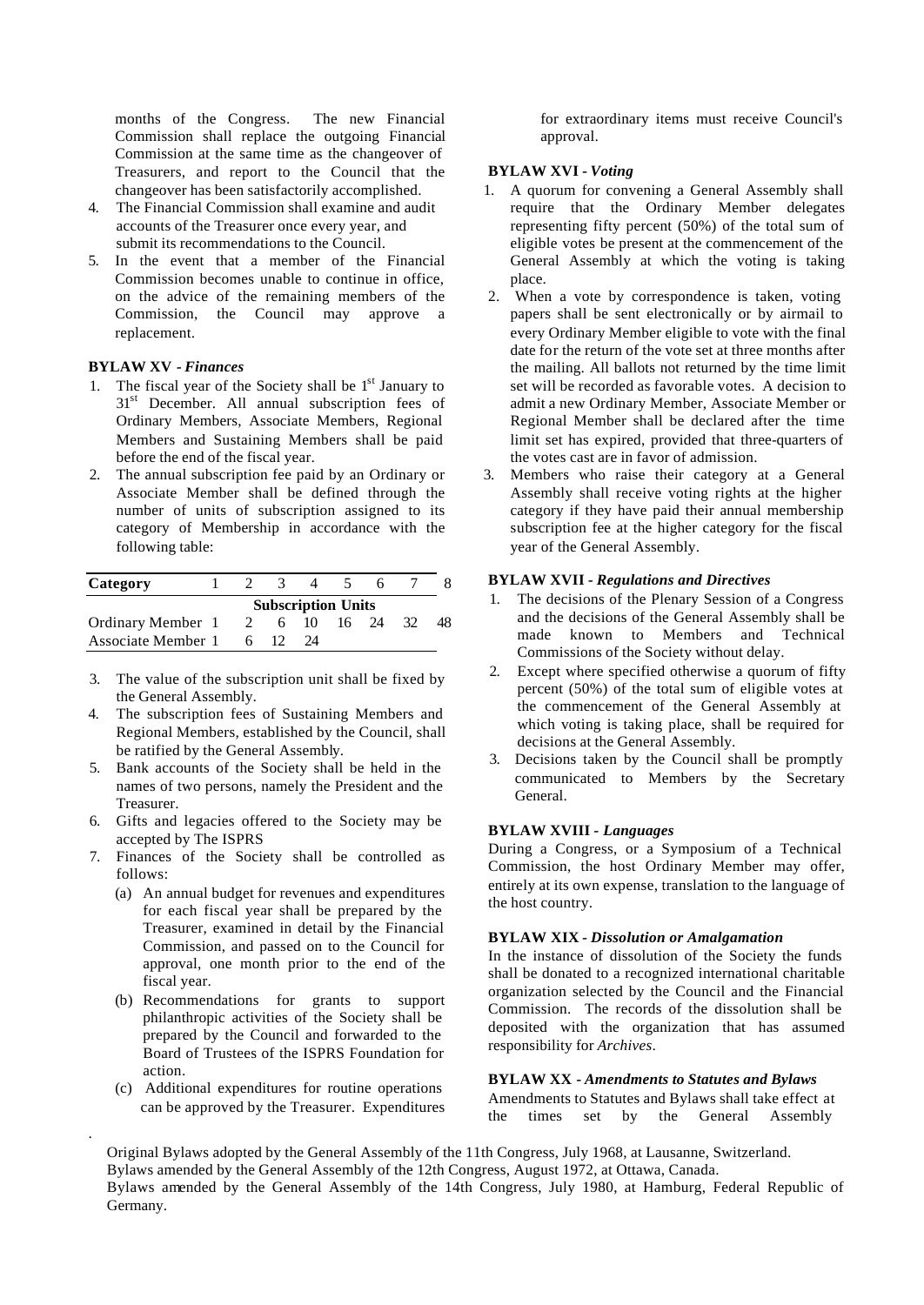Bylaws amended by the General Assembly of the 15th Congress, June 1984, at Rio de Janeiro, Brazil. Bylaws amended by the General Assembly of the 16th Congress, July 1988, at Kyoto, Japan. Bylaws amended by the General Assembly of the 17th Congress, August 1992, at Washington, D.C., USA. Bylaws amended by the General Assembly of the 18th Congress, July 1996, at Vienna, Austria. Bylaws amended by the General Assembly of the 19th Congress, July 2000, at Amsterdam, The Netherlands. Bylaws amended by the General Assembly of the 20<sup>th</sup> Congress, July 2004, at Istanbul, Turkey.

President: John C. Trinder (2000-2004) Secretary General: Ian J. Dowman (2000-2004)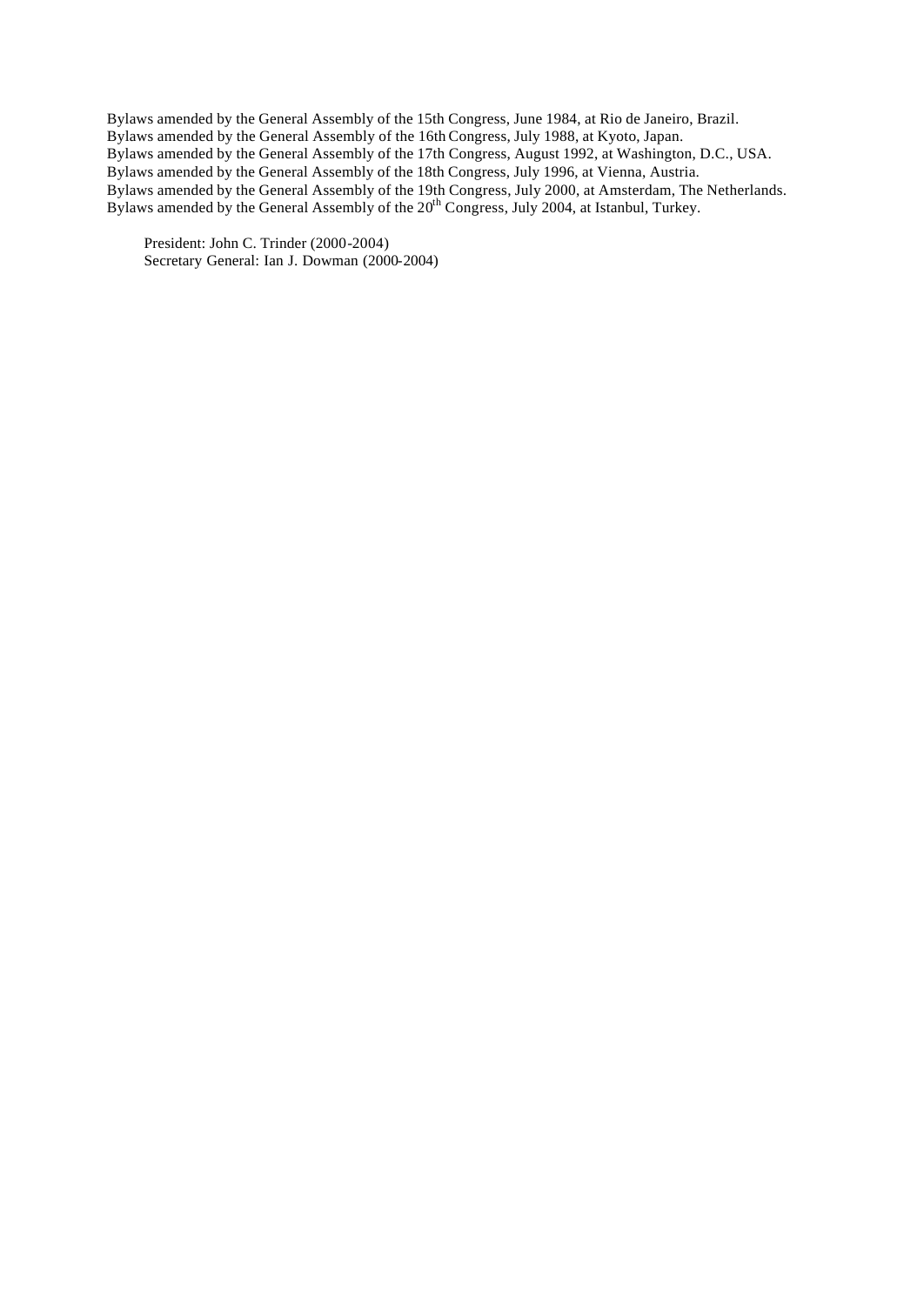# **ISPRS AWARDS POLICY**

In recognition of the value and prestige associated with ISPRS Awards, in 1998 the Council developed the following ISPRS Awards Policy, which was ratified by the ISPRS General Assembly in Amsterdam.

- 1. ISPRS Awards shall recognize outstanding contributions and achievements by an individual or individuals in the pursuit of, or for a major realization of, the objectives of ISPRS.
- 2. The Terms of Reference of ISPRS Awards shall be in accordance with the Statutes and Bylaws of the Society.
- 3. The Terms of Reference of ISPRS Awards shall be specified in written form in the official languages of ISPRS. They are subject to approval by the Council.
- 4. The Terms of Reference and background shall be communicated to ISPRS members through offic ial documents of the Society (Silver Book, WWW Page, and ISPRS Highlights).
- 5. All new ISPRS Awards shall consist of a reward of substantial monetary value, or an item of high intrinsic value (a minimum of Swiss francs 2,500 or equivalent), together with a certificate or plaque of recognition.
- 6. In order to establish a new long-term award (for a minimum of 12 years), the sponsoring organization shall make a commitment for a minimum period of support of 12 years in the formal proposal for the award to the President of ISPRS, for approval by Council.
- 7. The funding and preparation of ISPRS Awards shall be provided by the sponsoring organization and delivered to the Congress Director after the Awardee(s) have been identified.
- 8. Each new ISPRS Award shall be granted for a specific purpose, which shall not overlap the purpose of another ISPRS Award.
- 9. Presentations of ISPRS Awards shall be made at an appropriate event, preferably a plenary session or General Assembly of the Congress.
- 10. The recipient of an ISPRS quadrennial Award shall receive that award only once.
- 11. Amendment to the Terms of Reference of an ISPRS Award shall require agreement of Council with the Award sponsor. The sponsor shall then prepare the amended Terms of Reference in final form as specified in paragraph 2, for Council approval.
- 12. It is expected that the recipient will attend the Congress to receive the award.

# **THE BROCK GOLD MEDAL AWARD**

#### *Preamble*

The periodic Award of a gold medal was instituted in 1952 by the ISP to encourage the advancement of photogrammetry. The funds for the provision of medals were given in memory of Arthur and Norman Brock. On 22nd May, 1954 and 25th March, 1955, the Council of the ISP adopted unanimously certain rules governing the Award of the medal and further resolved that those rules should remain in force until altered by the unanimous vote of the Council which provision is still valid. On 8th May 1957 and on 20 April 1999, the Council considered alterations to the rules and subsequently by correspondence agreed by unanimous vote to alter them and rewrite them as follows:

#### *Rules governing the award*

- 1. The medal shall be known as the Brock Gold Medal Award and shall be awarded at the sole discretion of the Council of the ISPRS in accordance with the following rules.
- 2. The person to whom the Award is to be made shall be selected irrespective of nationality and solely in respect of contribution to the accomplishment to be signalized by the Award.
- 3. The medal shall be awarded only in respect of an outstanding landmark in the evolution of the photogrammetry, remote sensing and spatial information sciences, which shall be a proven contribution to these sciences and technologies of whatever form, whether a major completed

project or program, some fundamentally new equipment, system or fundamentally new technique, or other new departure.

- 4. The landmark in the evolution of the photogrammetry, remote sensing and spatial information sciences to be thus signalized by the Award of the medal shall have proven its worth as a contribution to the advancement of these fields at least two years prior to the Congress at which the Award is to be made and in general not more than some twelve years prior to the Congress.
- 5. Recommendations for the Award of the medal shall be made in accordance with the following rules:
	- a. The Council shall, two years prior to each Congress, invite the member societies to submit recommendations for recipients of the Award.
	- b. Every recommendation for the Award shall be made by two individuals who adhere to the ISPRS through any of the forms of membership and who are neither of the same nationality as their candidate nor of the same nationality as one another.
	- c. Recommendations shall be in respect of an individual and not of a group of individuals nor of any organization or commercial firm. However, as many advances in the photogrammetry, remote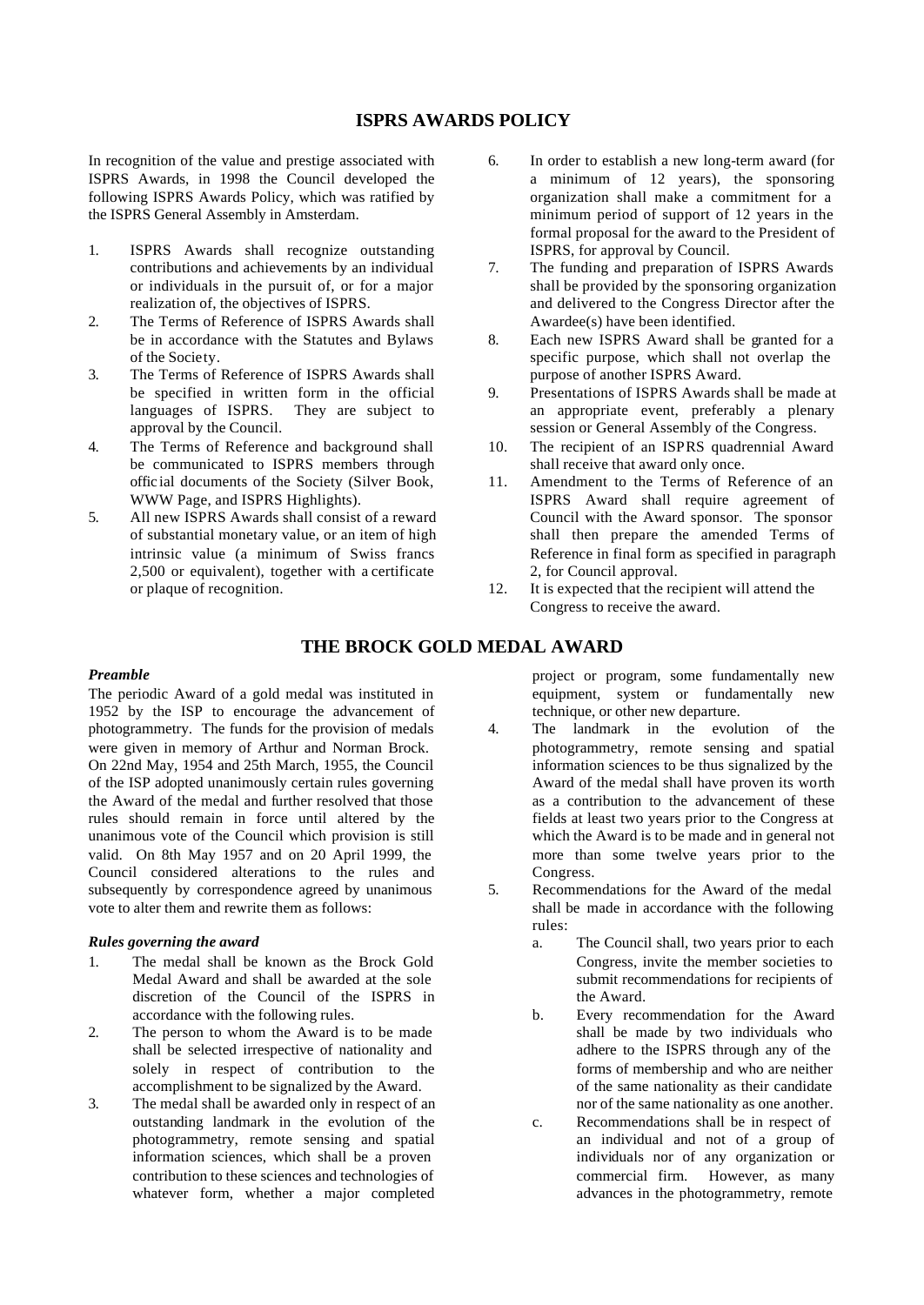sensing and spatial information sciences, and in the execution of projects and programs, may be largely due to team work, it shall be allowable to recommend the leader or the leading spirit of a team of workers, or such person as the team itself may think has made the most important or outstanding or fundamental contribution to their work.

- d. Every recommendation shall be made in writing to the President of the ISPRS and shall be accompanied by documentation and an explanation of the grounds of the recommendation that shall be sufficiently full to enable the Council to evaluate them.
- e. The nominators may consult organizations or individuals of the country in which their candidate has been working, who are involved in the photogrammetry, remote sensing and spatial information sciences, and if they do so, they must include in their documentation the advice they have received.
- f. Recommendations shall be made only during the period between the close of one Congress and nine months before the opening of the next.
- g. All recommendations made prior to one Congress shall lapse at the conclusion of that Congress, whether or not any medal was awarded at it. It is permissible to revive a recommendation that has lapsed by making a fresh recommendation.
- 6. The selection of the person to receive the medal shall be made by the Council in accordance with the following rules:
	- a. Any member of the Council who has been recommended for the Award shall not, while their name remains one that can still be considered, take part in the proceedings of selection or be counted as a member of Council for the purpose of calculating the proportion of votes cast under this rule.
	- b. Nine months before each Congress the Council shall begin to consider all recommendations received to date, and may at the same time consider the merits

of the work of any other person (except a member of Council) that the Council itself deems worthy of consideration for the Award. The Council shall complete its consideration and reach its conclusion in sufficient time to permit the preparation of the medal and its presentation at the Congress.

- c. The Council may use whatever procedure it thinks fit to reach its conclusions, provided a final selection is made by vote. In such voting a Councilor of the same nationality as a candidate not yet eliminated shall have no vote and a candidate to be successful must receive the votes of not less than two thirds of those entitled to vote. Votes may be cast in person or by post.
- 7. The Council shall normally expect to Award one medal at each Congress. It may abstain from awarding a medal at any particular Congress, in which case it may award an additional medal at the Congress next following but not later.
- 8. The name of the recipient of the medal shall be announced at the Congress, and the medal shall, whenever practicable, be presented in person at the Congress by the President.
- 9. The medal shall not be awarded posthumously, other than in the exceptional event of the candidate dying after having been selected for the Award, in which case the Council shall decide whether to award the medal posthumously or not at all or to some other candidate.
- 10. A trust fund shall be established by the American Society for Photogrammetry and Remote Sensing for the provision of the Brock Award medals. The terms of the trust deed and any modifications thereof shall be subject to the approval of the American Society for Photogrammetry and Remote Sensing and by the Council of the ISPRS; it shall contain provisions for the safeguarding of the capital value of the assets and for all accrued interest to be used in the provision of medals. Trustees shall be appointed by the President of the American Society for Photogrammetry and Remote Sensing, which Society shall be responsible to report biennially to the Council of the ISPRS for the proper conduct of the affairs of the trust.

# **THE OTTO VON GRUBER AWARD**

#### *Preamble*

On the initiative of Dr. Ir. W. Schermerhorn, the Board of the ITC Foundation decided on 26th September 1961 to set aside funds for the assignment of a periodic award in memory of Otto von Gruber. The award will be made in accordance with the following amended regulations which have been approved by the Board of Governors of the ITC Foundation and the Council of The International Society for Photogrammetry and Remote Sensing.

#### *Regulations*

# **Article 1**

The Award shall be known as the Otto von Gruber Award and consist of a medal and a monetary grant. It will be made every four years to the author of a paper of outstanding merit in the photogrammetry, remote sensing and spatial information sciences. *A person may be given the Award only once.*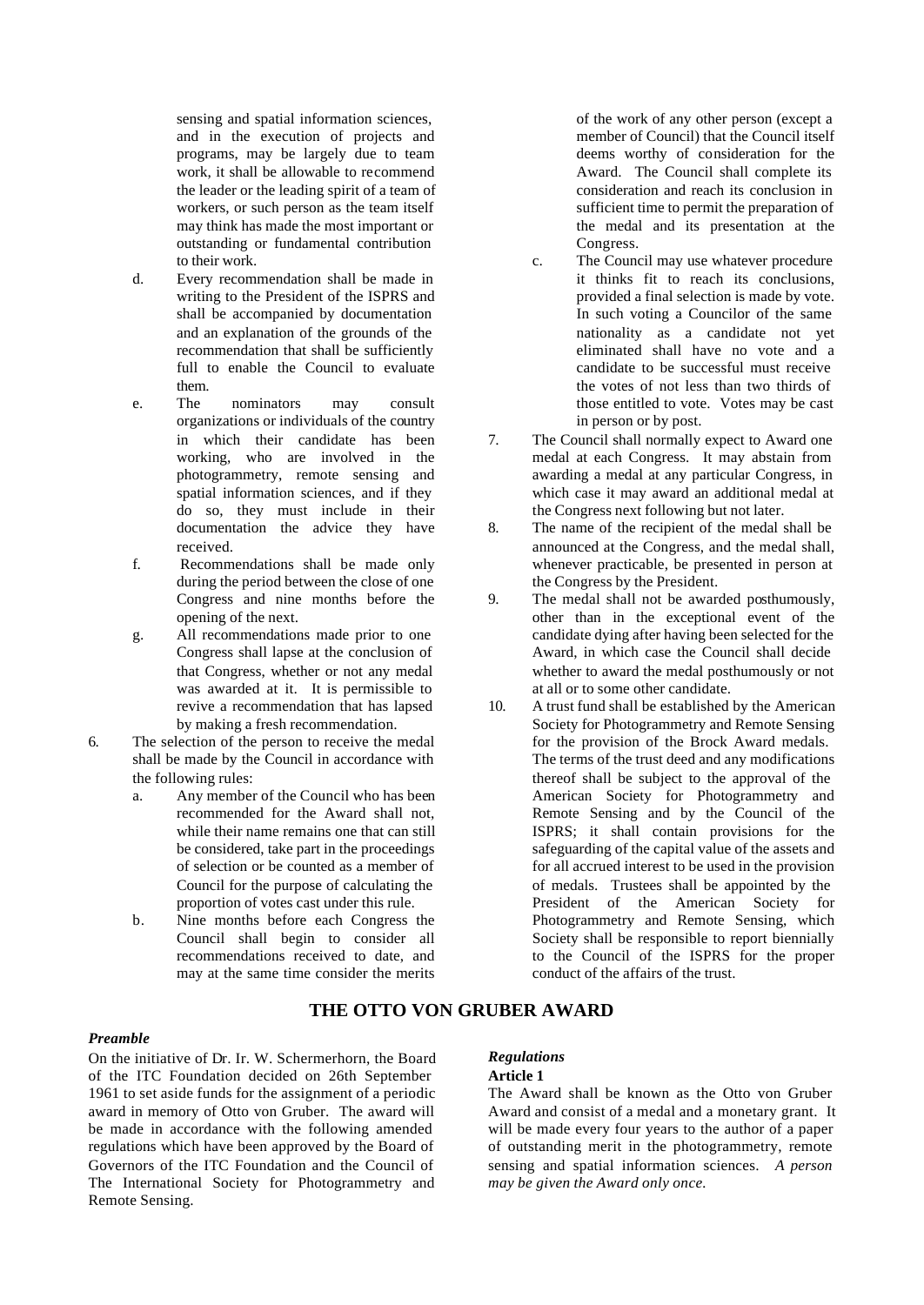#### **Article 2**

An applicant for the Award must meet the following requirements:

- a. The paper shall be written within the four years immediately preceding the year of the Congress of the International Society for Photogrammetry and Remote Sensing (ISPRS) at which the Award is to be presented.
- b. The applicant should not be older than 40 years on the opening day of the Congress and should have an academic degree in one of the disciplines relevant for scientific fields of ISPRS.

#### **Article 3**

An applicant for the Award shall submit the paper to the President of the ISPRS at least six months before the opening of the Congress. The paper may be written in any language, but must be submitted to the President in one of the official languages of ISPRS. A copy of the application shall be sent to the Board of ITC Foundation.

#### **Article 4**

A jury of individuals shall appraise the papers submitted to the President and, on the basis of a majority vote of the jury members, select the best paper, the author of which shall be the recipient of the Award. The jury shall be composed as follows:

- a. The President of ISPRS (who will have no vote except in the event of a tied vote);
- b. Three qualified individuals designated before each Award by the following authorities:
	- 1. The Council of the Deutsche Gesellschaft für Photogrammetrie und Fernerkundung (DGPF).
	- 2. The Council of the United Kingdom Remote Sensing and Photogrammetry Society (RSPSoc).
- 3. The Rector of the International Institute for Geo-Information Science and Earth Observation (ITC).
- c. If two of the jury members mentioned in paragraph b. wish to increase the number of members of the jury, the President of the ISPRS and the previous incumbent of the office each shall name a supplementary member who shall be of nationalities different from each other and different from German and British.

#### **Article 5**

The jury is free to decide:

- a. that the Award be made to a person who has not submitted an application provided that the requirements stated in Article 2 are complied with;
- b. that no Award be made when, in its judgement, there is no paper of sufficient merit;
- c. that two Awards be made at one Congress when, in its judgement, the papers of two candidates are of equal merit.

#### **Article 6**

The decision of the jury is final.

#### **Article 7**

The result of the jury's decision shall be announced at a Plenary Session of the Congress and the Award shall then, whenever practicable, be presented to the recipient in person by the Secretary General or the President.

#### **Article 8**

In case any translation of the above regulations gives rise to ambiguity, the English text will be decisive.

*Amendments approved by the Board of Governors of the ITC Foundation on 23rd January, 1986 and the ISPRS Council on 16th April, 1987.*

*Further amendments approved by the ITC Foundation, the UK RSPSoc and ISPRS Council on 17June 2004*

# **THE U.V. HELAVA AWARD**

#### *Preamble*

The publisher of the *ISPRS Journal of Photogrammetry and Remote Sensing* (herein referred to as 'the Journal'), Elsevier B.V., and Leica Geosystems GIS & Mapping, LLC, have agreed to jointly present "The U.V. Helava Award"\* to encourage and stimulate submission of high quality scientific papers by individual authors or groups to the Journal, to promote and advertise the Journal, and to honour the outstanding contributions of Dr. Uuno V. Helava to research and development in Photogrammetry and Remote Sensing. The award will be made in accordance with the following regulations.

#### **Article 1**

.

The award, which consists of a plaque and a grant of SFr. 10,000, will be presented every four years to the author(s) of an outstanding paper on one of the topics included in the scope of the Journal. The recipient(s) of the U.V. Helava Award shall receive the award only once.

#### **Article 2**

Candidates for the award shall be authors of a paper written in English, and published exclusively in the Journal during the four year period from 1 January of a Congress year, to 31 December of the year prior to the next Congress (referred herein as 'the evaluation period'). For multiple authored papers, the grant shall be split equally among the authors; only one plaque will be given.

#### **Article 3**

A five member jury, comprising experts of high scientific standing, whose expertise covers the main topics included in the scope of the Journal, shall be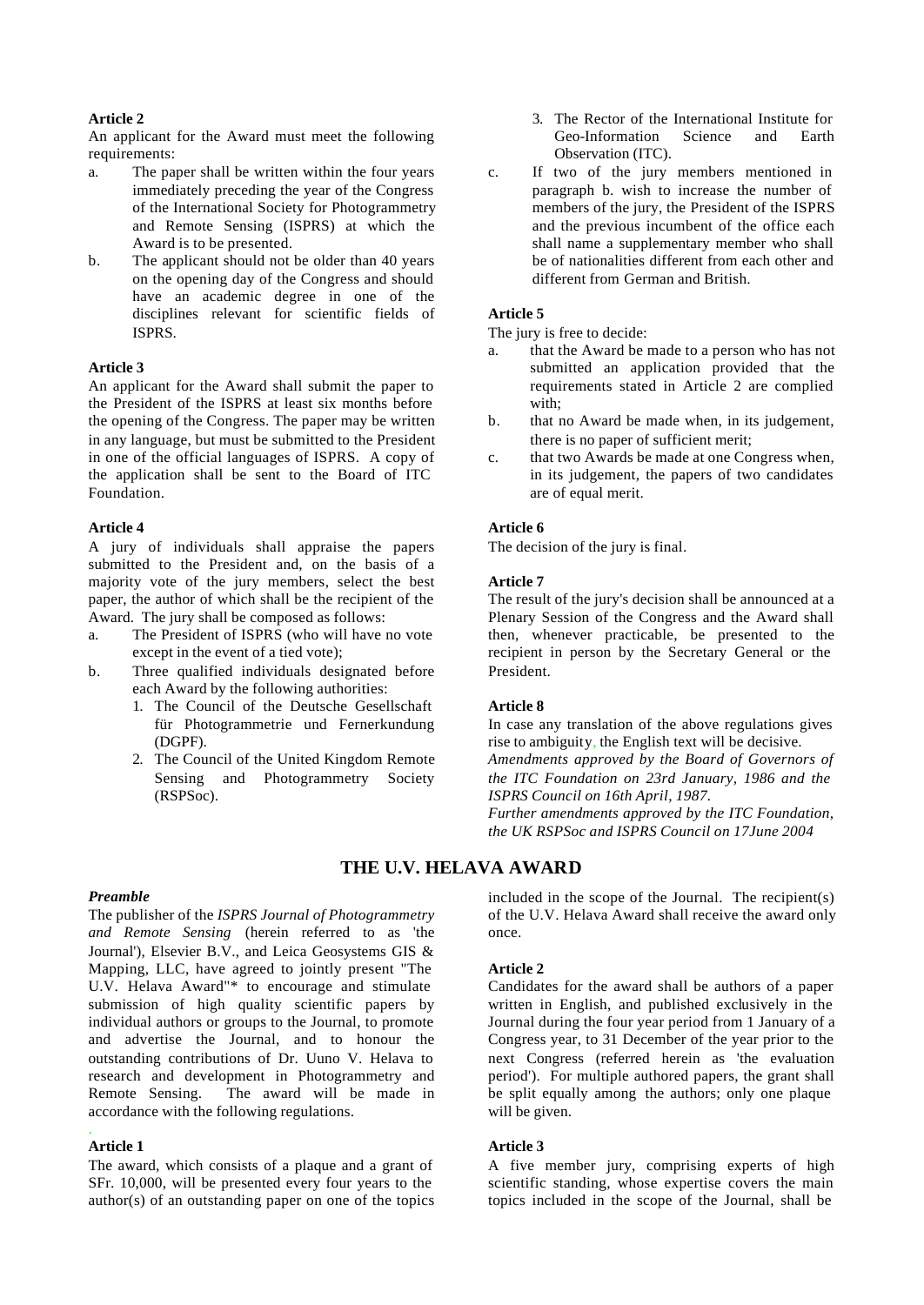proposed by the Editor-in-Chief of the Journal and approved by the ISPRS Council. Jury members shall be designated by ISPRS Council at its last meeting of the year prior to the Congress, for the four year evaluation period of the award. The Editor-in-Chief of the Journal shall serve as secretary of the jury, without voting rights.

#### **Article 4**

The Jury shall select the best paper published in the Journal for each year of the evaluation period (referred to herein as 'best papers'). The author(s) of the best papers shall be announced annually in the burnal, *ISPRS Highlights* and ISPRS WEB site. Individuals may receive recognition as authors of best papers more than once. At the end of the four year evaluation period, the Jury shall select the most outstanding paper of the four best papers of the evaluation period, for receipt of the U.V. Helava Award. The authors of the

In 1999, the Italian Society for Surveying and Photogrammetry (SIFET) proposed to honour the work of Professor Gino Cassinis in ISPRS in teaching and research in photogrammetry for 40 years, and provides ISPRS with further opportunities to recognise the major scientific achievements of scientists working on ISPRS activities. All ISPRS Members are encouraged to consider appropriate candidates for this new Award who have significantly enhanced the mathematical and statistical foundations of the photogrammetry, remote sensing or spatial information sciences in the 4 years preceding the Congress.

The scientific work of Professor Gino Cassinis enhanced the mathematical and statistical foundations of the surveying and mapping disciplines. He served as President of ISPRS from 1934 - 1938, Congress Director of the 5th ISPRS Congress (Rome, 1938), and as President of ISPRS Technical Commissions for four terms. Furthermore he was elected as an Honorary Member of ISPRS. The Gino Cassinis Award, valued at Swf 2,500, was offered for the first time) in Amsterdam in July 2000

#### *Regulations*

#### **Article 1**

The Award shall be known as The Gino Cassinis Award and shall normally be granted at each Congress of the International Society for Photogrammetry and Remote Sensing (ISPRS).

#### **Article 2**

The Gino Cassinis Award shall consist of a certificate and SwF 2,500, from the Italian Society for Surveying

#### *Preamble*

In memory of Prof. Dr. Eduard Dolezal, the Austrian Society for Surveying and Geoinformation in 1992 has three runner-up best papers shall receive a certificate and a one-year free subscription to the Journal.

#### **Article 5**

Members of the Jury and the Editor-in-Chief shall not be eligible to receive the U.V. Helava Award or 'best paper' award.

#### **Article 6**

The Award shall be presented to the recipient(s) by the President of ISPRS and a representative of each sponsor at a plenary session of the Congress.

\*The name "U.V. Helava" is used with kind permission from Mrs. Inkeri Helava and Dr. Heikki Helava

*Amendments approved by the Award Sponsors and ISPRS Council on 5 April 2004.*

## **THE GINO CASSINIS AWARD**

and Photogrammetry. Presentation shall be made at an appropriate event, preferably a plenary session or General Assembly of the Congress.

#### **Article 3**

The recipient shall be a person who has significantly enhanced the mathematical and statistical foundations of the photogrammetry, remote sensing or spatial information sciences in the 4 years preceding the Congress. All nominations shall be supported by appropriate documentary evidence of the candidates work.

#### **Article 4**

Nominations for The Gino Cassinis Award shall reach the President of ISPRS not later than 6 months prior to the Congress at which it will be presented. Candidates may not self-nominate.

#### **Article 5**

The Jury of The Gino Cassinis Award shall consist of:

- The President of ISPRS (Chair of Jury)
- The Secretary General of ISPRS
- The President of SIFET or its nominee.

The Jury shall decide no later than 4 months before the ISPRS Congress. The decision shall be made by simple majority. The Jury may decide not to present an Award. The decision of the Jury shall be final.

#### **Article 6**

No Members of ISPRS Council or the Jury shall be eligible to receive the Award.

# **THE EDUARD DOLEZAL AWARD**

established an award which will be presented according to the following regulations on the occasion of the Congress of the International Society for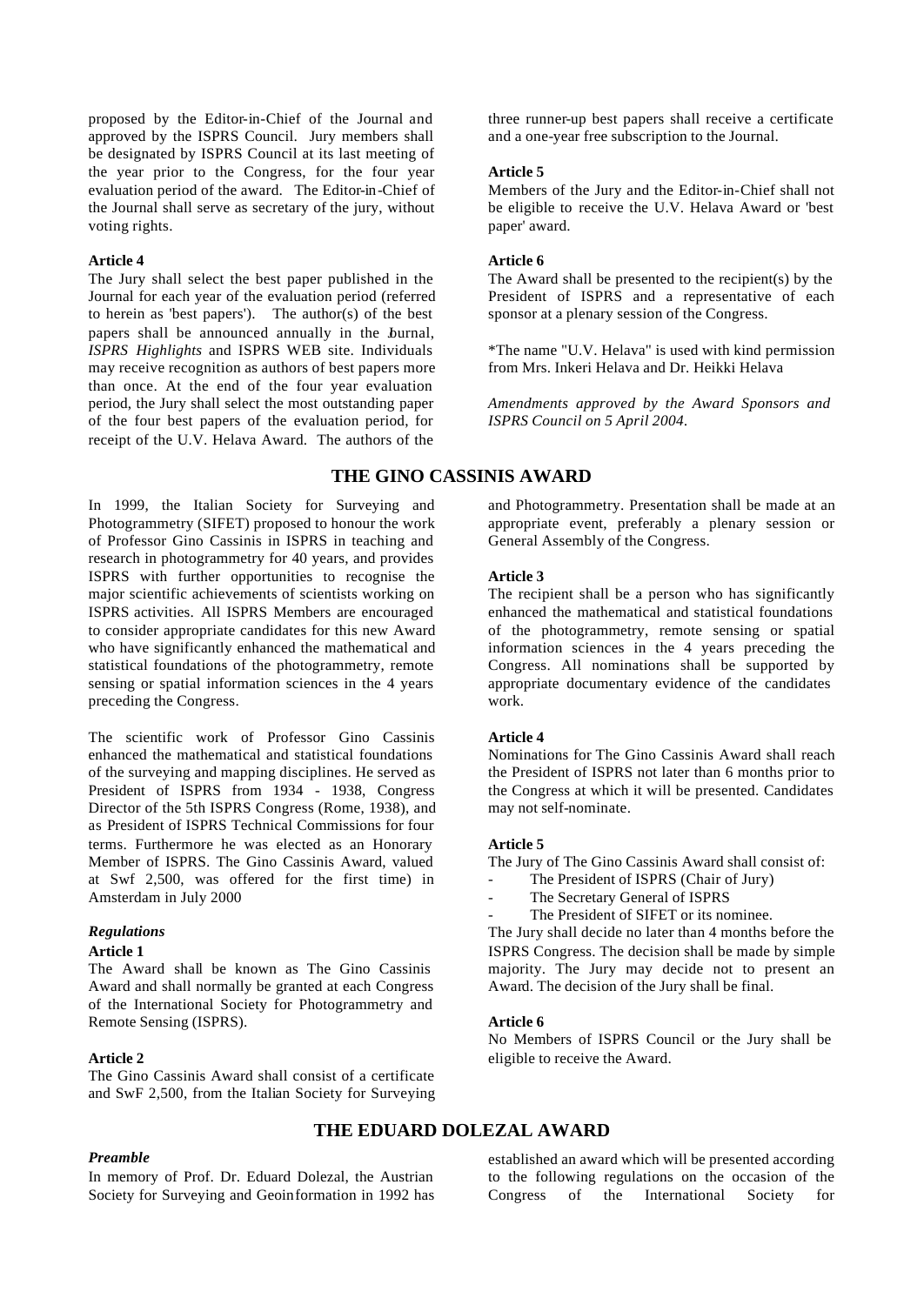Photogrammetry and Remote Sensing, beginning with the 18th Congress in Vienna.

Prof. Dr. Eduard Dolezal was born the son of a weaver on 2 March 1862 in Budwitz, Moravia, studied mathematics and physics in Vienna and in 1889 became a teacher of mathematics at the Technical Secondary School in Sarajevo, Bosnia. In 1905 he was offered a chair in practical geometry at the Technical University in Vienna. Three years later, in 1908, he was elected president of the University.

As early as 1896 he wrote a paper about "The Application of Photography to Practical Measuring Tasks". On 5 May 1907 he founded the Austrian and on 4 July 1910 the International Society for Photogrammetry. He served as first president of ISP until 1926. Dolezal founded the International Archives for Photogrammetry and edited the first six volumes (1908 - 1923). He also organized the first International Congress for Photogrammetry (24 to 26 September 1913) in Vienna. He died, showered with honors, on 7 July 1955 in Baden near Vienna.

Those who knew Dolezal always spoke highly of his social awareness, his visions, and his methodical work, all of which aimed at international cooperation. Thus it is fitting that this award named after the founding father of ISP(RS) should acknowledge these qualities. The Eduard Dolezal Award specifically encourages activities which, in a well organized way, permanently and effectively promote the photogrammetry, remote sensing and spatial information sciences. His social awareness will be emphasized by considering only candidates from developing and reform countries.

#### *Regulations*

#### **Article 1**

The Eduard Dolezal Award is a grant for furtherance aimed to assist individuals or representatives of institutions from developing or reform countries to participate in the ISPRS Congress.

#### **Article 2**

The Eduard Dolezal Award consists of a certificate provided to ISPRS by the Austrian Society for Surveying and Geoinformation, complimentary registration provided by the respective Congress organizer, and a limited travel and expense grant from the Eduard Dolezal Fund. The grant is to cover travel and residence expenses for at least one participant to attend the Congress. In the case of short distance journeys, multiple grants may be awarded.

#### **Article 3**

The Austrian Society for Surveying and Geoinformation shall serve as trustee to the Eduard Dolezal Fund. The amount of grant funds available for distribution will be communicated to ISPRS Secretary General nine months before each ISPRS Congress.

#### **Article 4**

Applications or nominations must include all the particulars noted in Article 5 and must be filed with ISPRS Secretary General no later than seven months before the beginning of an ISPRS Congress.

#### **Article 5**

Candidates for the Eduard Dolezal Award must meet the following requirements:

- 1. They shall have completed their studies in one of the branches represented by the ISPRS Commissions, with the foundation of their education in the subjects covered by the photogrammetry, remote sensing, and spatial information sciences.
- 2. They must present documentary evidence which demonstrates that they have permanently implemented a practical application of photogrammetry, remote sensing or GIS in an efficient manner; or which documents their outstanding success in a field that supports the photogrammetry, remote sensing and spatial information sciences.
- 3. They must be citizens of a developing or reform country.

#### **Article 6**

If multiple Eduard Dolezal Awards are granted, the winners must be of different citizenships.

#### **Article 7**

The jury for the Eduard Dolezal Award shall consist of:

- 1. The President of ISPRS (head of jury).
- 2. The Secretary General of ISPRS.
- 3. The President of the Austrian Society for Surveying and Geoinformation or its delegate to the ISPRS General Assembly.
- 4. A representative of the United Nations.

The jury shall decide no later than five months before the beginning of an ISPRS Congress. Decisions will be made by a majority. In the case of a tie, the head of jury casts the deciding vote.

#### **Article 8**

The Eduard Dolezal Award will be granted on the occasion of the ISPRS Congress by the President of ISPRS jointly with the delegate of the Austrian Society for Surveying and Geoinformation. The founding of ISPRS by Prof. Dr. mult. Eduard Dolezal shall be called to mind during presentation of the Award.

*Amendments approved by Austrian Society and ISPRS Council on 21 August 2003*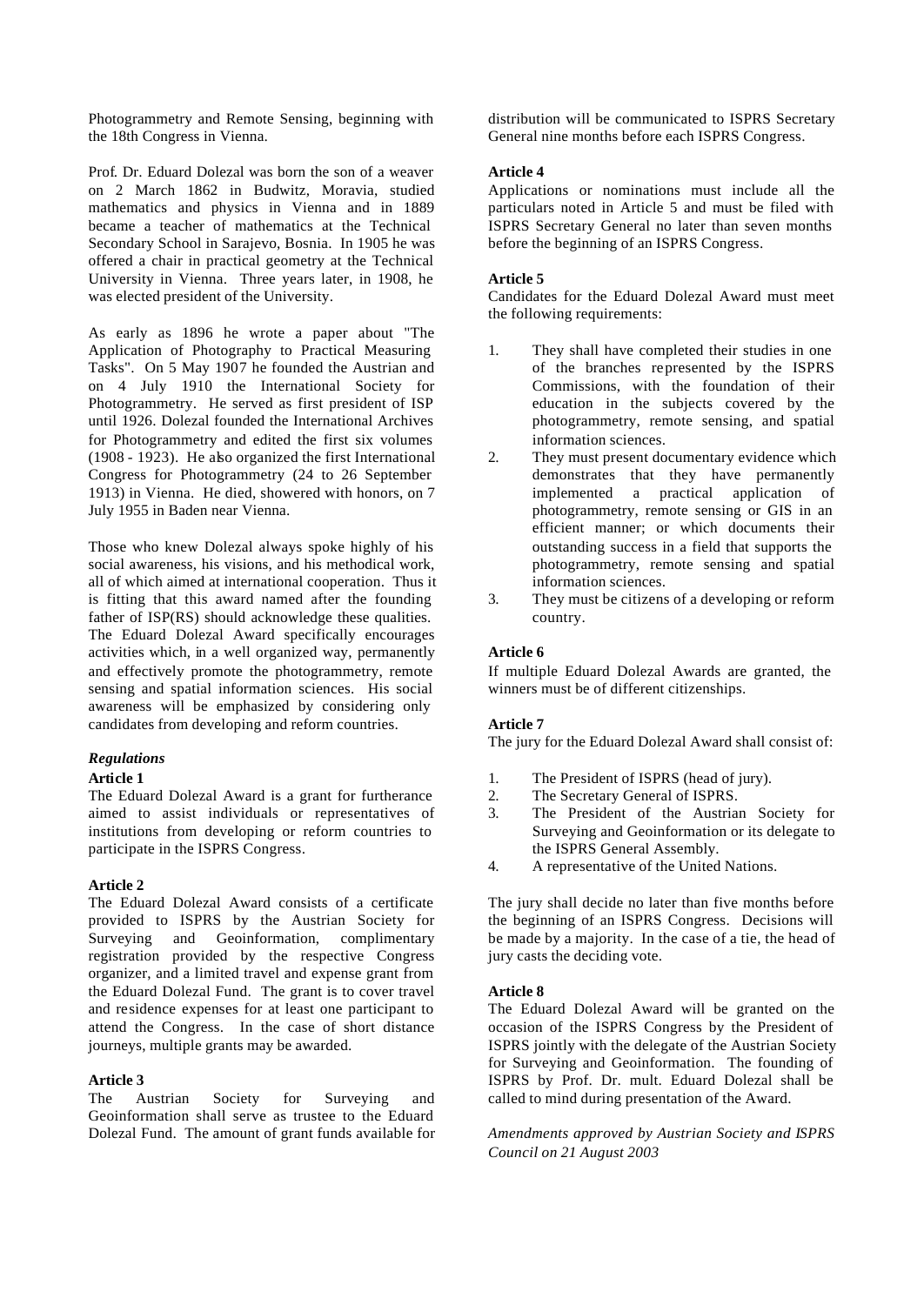# **THE SCHWIDEFSKY MEDAL**

#### *Preamble*

The Deutsche Gesellschaft für Photogrammetrie und Fernerkundung (DGPF) decided to present an award in memory of Prof. Dr. rer. techn. Dr.-Ing. E.h. Kurt Schwidefsky, honorary member of the International Society for Photogrammetry and Remote Sensing (ISPRS), which is called the (Schwidefsky Medal). This medal will be awarded according to the following conditions:

#### **Article 1**

Normally, the medal shall be awarded at each Congress of the International Society for Photogrammetry and Remote Sensing.

#### **Article 2**

At any Congress the medal may be awarded to no more than two candidates (at the most).

#### **Article 3**

The medal, manufactured in porcelain, will be presented to the recipient together with a certificate issued by the Deutsche Gesellschaft für Photogrammetrie und Fernerkundung.

#### *Preamble*

In 1988 the "Nederlandse Vereniging voor Fotogrammetrie" instituted the Schermerhorn Award in memory of Prof. Dr. Ir. Willem Schermerhorn for the promotion of international activities in various areas of specialization of the photogrammetry, remote sensing and spatial information sciences.

#### **Article 1.**

The scientific, technical and professional achievements of ISPRS depend to a very large extent on the results presented by working groups at symposia and congresses. Activities of working groups are the corner-stone of the functioning of ISPRS. The Schermerhorn Award will recognize contributions on the working group level.

#### **Article 2.**

The Schermerhorn Award is granted to a member of a working group who, through his/her commitment, has achieved extremely worthwhile and successful scientific meeting(s) of a very high level, gaining sufficient interest (participation by several countries) and good reporting throughout the four year period up to an ISPRS Congress.

# **Article 3.**

The Schermerhorn Award shall consist of a plaque and monetary grant of 1,250 SFr provided by the Society **"**Geo-Information Netherlands."

#### **Article 4**

Nominations shall be submitted to the ISPRS President no later than six months prior to the Congress at which it will be presented. Candidates may self nominate.

#### **Article 5**

Recipients shall be persons who have made significant contributions to the photogrammetry, remote sensing and spatial information sciences, either through the medium of publication as author or editor, or in another form.

#### Article 6

The Award is decided on by a selection committee consisting of the President of the Deutsche Gesellschaft für Photogrammetrie und Fernerkundung, the President of ISPRS and the Secretary General of ISPRS.

#### **Article 7**

The medal will be awarded at an appropriate event of the Congress.

#### *Bonn, November 1986*

*Amendments approved by the DGPF and the ISPRS Council on 1April 2004*

# **THE SCHERMERHORN AWARD**

#### **Article 4.**

Normally, the award shall be presented to the winner at each quadrennial Congress of ISPRS.

#### **Article 5.**

The Jury of five individuals is composed of the President of ISPRS (Chairman), a board member of Geo-Information Netherlands, the Rector of ITC, and a professor in the field of Photogrammetry, Remote Sensing and GIS of Wageningen University and Research Centre, and of Delft University of Technology.

#### **Article 6.**

Nominations for the Award shall reach the President of ISPRS not later than six months prior to the Congress at which it will be presented. The Jury may itself nominate candidates. Candidates may not be nominated by themselves.

#### **Article 7.**

The Jury may decide not to present any award. Decisions are made by simple majority vote. In case of a tie, the vote of the Chairman is the decision. The decision of the Jury is final.

*Amendments approved by GIN and ISPRS Council in April and ratified by ISPRS GA in July 2004*.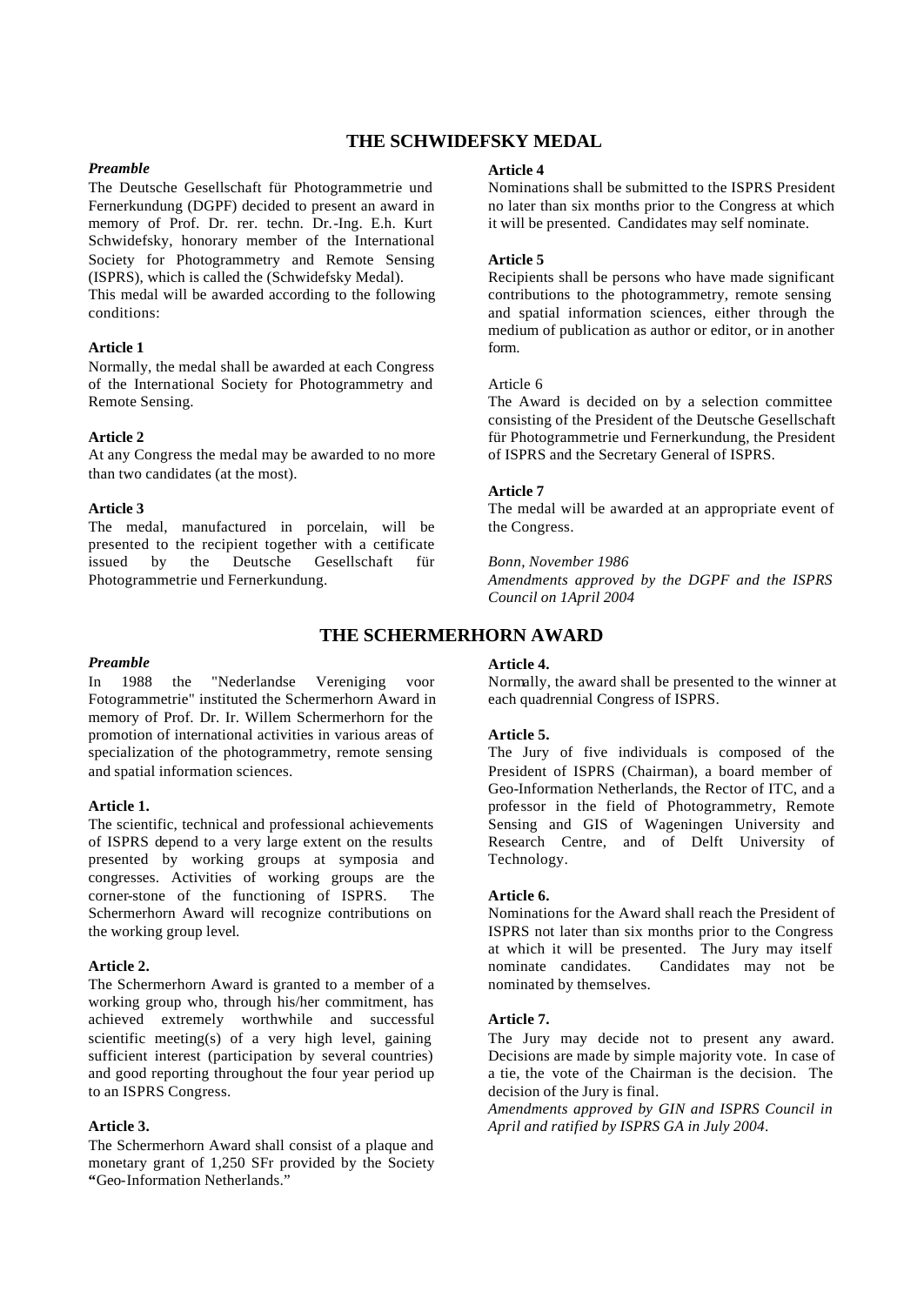# **THE SAMUEL GAMBLE AWARD**

#### *Preamble*

In 1984 the Canadian Institute of Geomatics (formerly Surveying and Mapping) resolved to sponsor an award in honour of Dr. Samuel G. Gamble, former President of the International Society for Photogrammetry and Remote Sensing and Director of the 1972 Congress. Establishment of the award was approved by the Council of the International Society for Photogrammetry and Remote Sensing in March 1985. The award is to be granted according to the following regulations:

# *Regulations*

#### **Article 1**

The award shall be known as The Samuel Gamble Award, and it will be granted at each Congress of the International Society for Photogrammetry and Remote Sensing (ISPRS).

#### **Article 2**

Up to three awards may be made at each ISPRS Congress.

#### **Article 3**

Nominations shall be submitted to the ISPRS Secretary General no later than six months prior to the Congress at which it will be presented. Candidates may not self nominate.

#### *Preamble*

The Chinese Society of Geodesy, Photogrammetry and Cartography (CSGPC) decided in 2004 to present a periodic award for encouraging advancement of the spatial information sciences in memory of Prof. Dr. WANG Zhizhuo, initiator of photogrammetry and remote sensing in China, Professor and Honorary President of Wuhan Technical University of Surveying and Mapping, a senior Academician of the Chinese Academy of Science, and elected Honorary Member of the International Society for Photogrammetry and Remote Sensing (ISPRS) in 1988.

#### *Regulations*

#### **Article 1**

The award shall be known as The Wang Zhizhuo Award and shall consist of a medal and a monetary grant (SwF 2,500). It will be granted at each quadrennial ISPRS Congress to a person who has made significant achievement or innovation in the spatial information sciences.

#### **Article 2**

The significant achievement or innovation in the spatial information sciences shall be a proven contribution of whatever form; whether a fundamentally new theory or algorithm, a major completed program or project, some or a fundamentally new application. The value of the achievement or innovation should be proven not less

#### **Article 4**

A recipient of the award shall be a person who, like Dr. Gamble, has contributed significantly to the development, organization or professional activities of the photogrammetry, remote sensing and spatial information sciences, at the national or international level.

#### **Article 5**

The award shall consist of a certificate, issued by the Canadian Institute of Geomatics.

#### **Article 6**

The recipient(s) of the award shall be selected by a selection board consisting of the President of the Canadian Institute of Geomatics, or his or her nominee, and two individuals appointed by the Council of ISPRS.

#### **Article 7**

No member of the Council of ISPRS shall be eligible to receive the award while serving on the Council.

#### **Article 8**

The award shall be presented at an appropriate event of the ISPRS Congress.

*Amendments approved by the CIG and the ISPRS Council on 5 April 2004*

# **THE WANG ZHIZHUO AWARD**

than two years or more than twelve years prior to the Congress at which the award is to be presented.

#### **Article 3**

The ISPRS Council shall issue an invitation for nominations of candidates to all Ordinary, Regional and Associate Members two years in advance of each Congress. Nominations are to be submitted in writing to the President of ISPRS at least six months in advance of the Congress and shall be accompanied by documentation describing the proven contribution in sufficient detail to enable full evaluation by the ISPRS Council. Candidates may not self nominate.

#### **Article 4**

The selection of the person to receive the award shall be decided by the ISPRS Council. The ISPRS Council may use whatever procedure it thinks fit to reach its conclusion, provided the final selection is made by unanimous vote.

#### **Article 5**

The name of the recipient of the award shall be announced at the Congress, and the award shall be presented to the person at an appropriate event of the Congress by a member of Council of ISPRS and a representative of the CSGPC.

*Award approved by the Council and ratified by the General Assembly in Istanbul, July 2004.*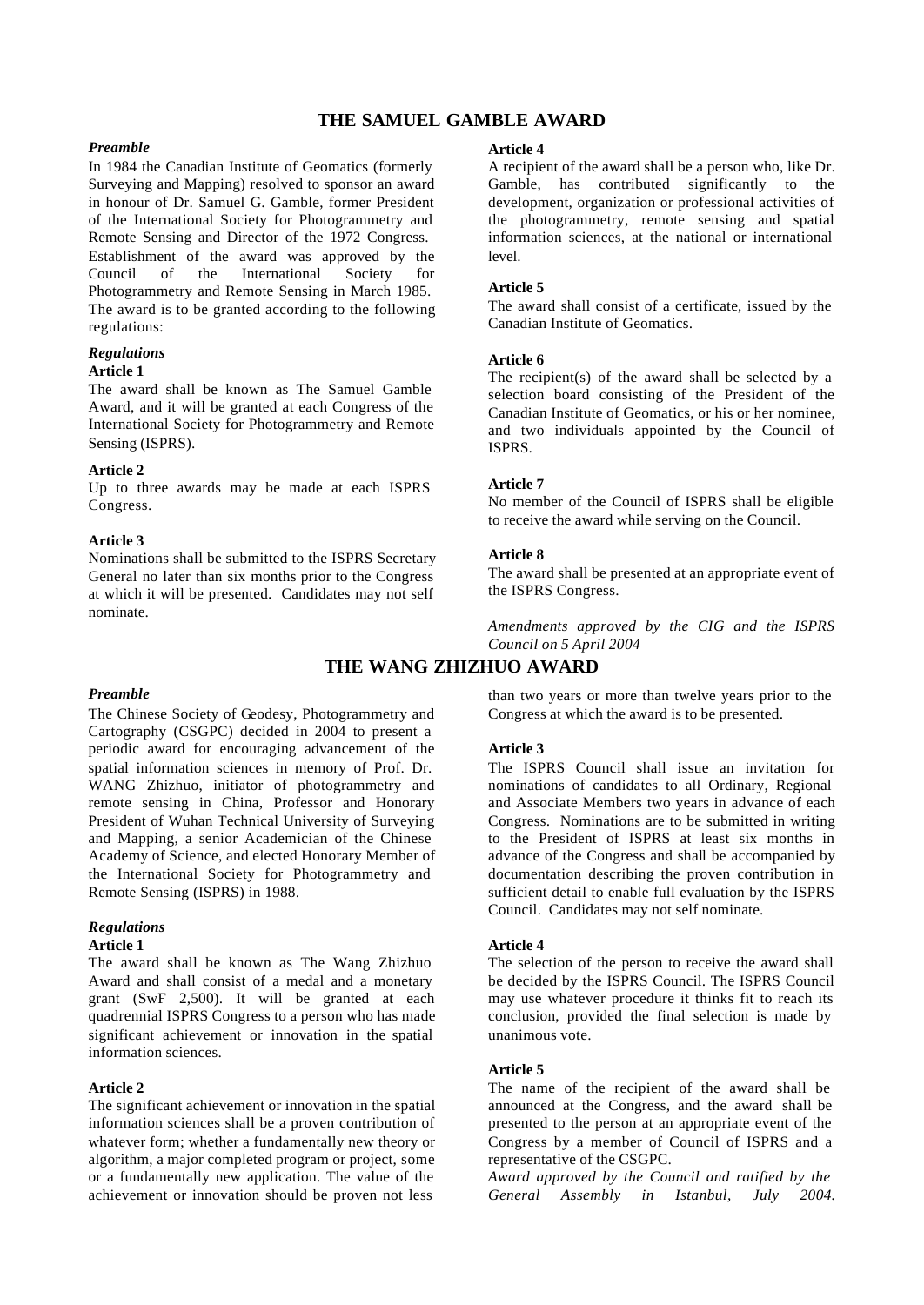# **GUIDELINES**

# **CANDIDATES FOR MEMBERS OF THE COUNCIL**

Individuals from any Member organization are eligible for nomination and election to positions on Council, but there are some practical considerations which must be taken into account.

- 1. Service as a member of the ISPRS Council is considered an honour. That means that it does not provide any salary to the incumbent. It is also a time-consuming function. The President, the Secretary General, and the Congress Director could easily spend full time on the tasks. However, realistically, one quarter to one half time is required by these positions. The two Vice Presidents and the Treasurer find that somewhat less time is required. Potential members of Council must be prepared to make these commitments of time.
- 2. It is essential that Council Members, particularly the President and Secretary General, are provided with secretarial assistance, preferably multilingual, but as a minimum fluent in one of the official languages of the Society - English, French and German. Experience has shown that about half time help is required. In general it has not been possible for the Society to pay salaries for secretarial assistance. Consequently it is necessary that the Member association or the Council member's employer is prepared to provide this amount of secretarial help.
- 3. Council members are required to attend a minimum of one Council meeting per year. These will usually rotate between the home locations of the officers. It is also desirable that

Council members, particularly the President, Secretary General and Congress Director attend some or all of the inter-Congress Technical Commission symposia. This means that Council members must be free to undertake international travel.

- 4. The Society operates on a very limited financial basis. It is therefore very useful if the officer's Member association or employer is prepared to support the international travel expenses required. However, no worthy individual would be rejected as a Council member because of inability to provide his/her own travel expenses.
- 5. Financial arrangements for the Society's Congress are the total responsibility of the host member. The Congress Director's related expenses for travel, secretarial assistance, communications, etc. should be included in the Congress budget.
- 6. Annual assessments of Members to the Society are paid in Swiss francs. These funds are during the current administration deposited in a Swiss bank account. It may also be feasible to have a bank account under the name of the Treasurer. and in his/her home location. Because the Society expenditures are international in scope, it is essential that the Treasurer be from a nation having freely convertible currency.

Members planning to nominate Council members should keep these considerations in mind.

# **MEMBERS PLANNING TO HOST AN ISPRS CONGRESS**

Member organizations willing to host a Congress of the International Society for Photogrammetry and Remote Sensing should consider the following items which are looked upon as prerequisite for a successful Congress operation:

- 1. The Member organization should designate an individual to serve as Congress Director who will have final responsibility for all aspects of the Congress operation. The Congress Director will establish a Congress committee which will organize the technical program, the financial aspects, the secretarial work, the scientific exhibit, the technical tours, the social events, the program for family members, and attend to special tasks such as press relations, travel bureau relations, etc.
- 2. The Member organization will have complete financial responsibility for all aspects of the Congress organization. The Society does not provide any funds for this purpose. Although budgeting arrangements will differ from one member to another, it has been customary that one-third of the Congress expenses is met by registration fees for individual participants, onethird by the fees paid by commercial exhibitors, and one-third by government subsidies with a total budget of about 3.5 million Swiss Francs.
- 3. In order to accommodate the Congress, the following physical facilities are required:
	- a. Hotel accommodation and restaurant facilities for approximately 2,000 persons with access to the meeting facility by public transport.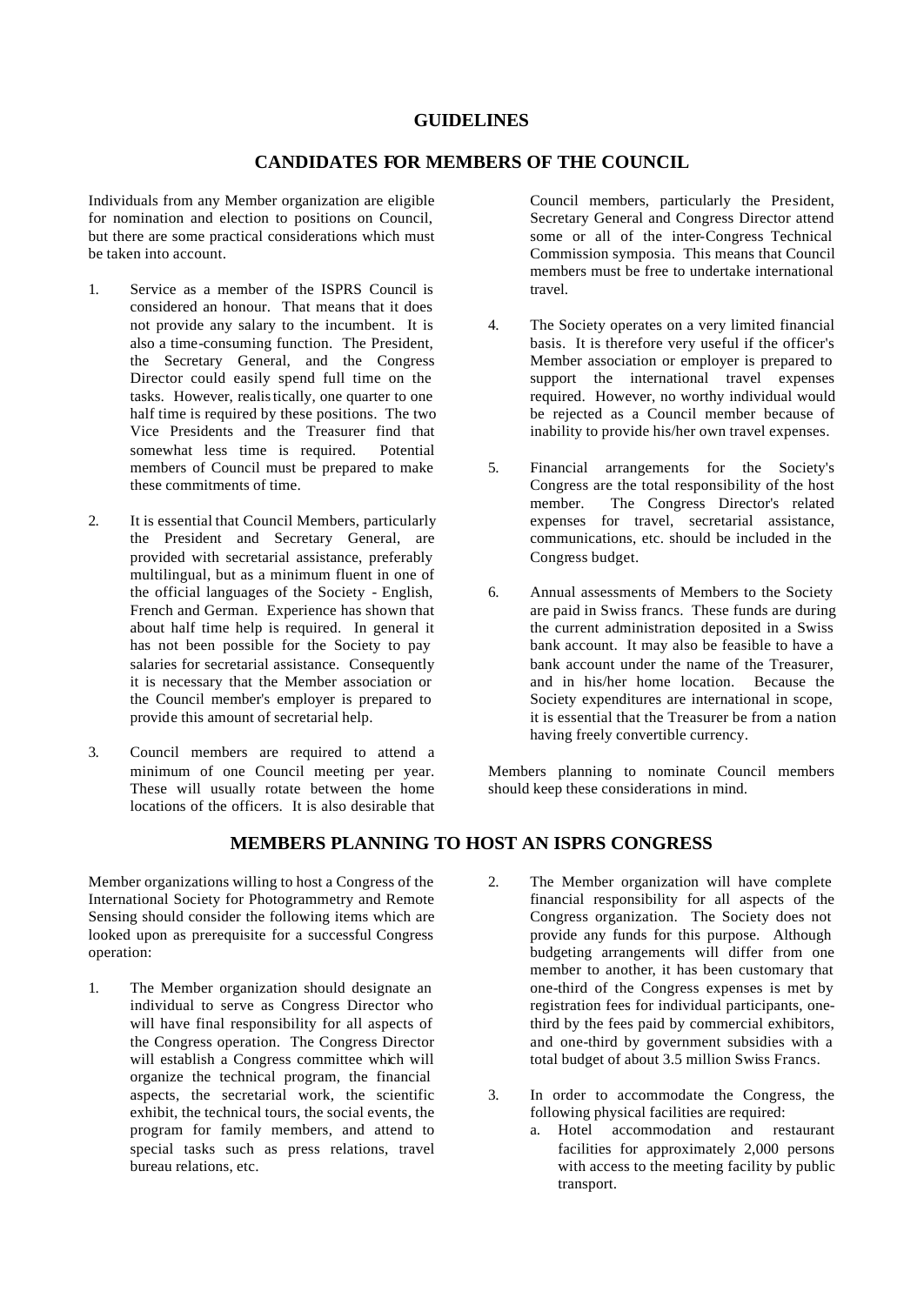- b. One large meeting room for the opening ceremonies and plenary sessions to accommodate approximately 2,000 persons with simultaneous
- c. At least two meeting rooms for technical sessions with a capacity of approximately 500 persons in each room, and with simultaneous interpretation capability for the official languages of the Society.
- d. One room with capacity of 200 to 300 and simultaneous interpretation for the General Assembly. This room may also be used for technical commissions provided there is no time conflict.
- e. Several smaller meeting rooms without simultaneous interpretation for other technical commission meetings.
- f. A small office for each of the eight Technical Commission presidents and secretaries.
- g. Small meeting rooms or offices to conduct the business of the Council of ISPRS. Typing and copying service for the President and Secretary General.
- h. An exhibit hall to accommodate a net commercial exhibit of about 3000 m2.
- i. Exhibit space of about 1000 m2 to accommodate scientific exhibits and poster sessions

# **GUIDELINES FOR HOSTING A TECHNICAL COMMISSION**

Ordinary Member organizations willing to host a Technical Commission should consider the following requirements.

- 1. The responsibilities and the main tasks of a Technical Commission are well defined in Statute XIII and Bylaw XIII of ISPRS.
- 2. The Member organization will have complete financial responsibility for all expenses incurred by the work of the Commission. Before submitting an application to the Society for a Commission, the Member must ensure that the necessary resources are available.
- 3. Members wishing to host a Technical Commission for the next four-year period shall submit an application to the Secretary General. It shall contain the name of the proposed Technical Commission President (TCP) and a provisional plan for financial arrangements.
- 4. The TCP should be able to spend considerable time on Commission work, especially during the months prior to the Symposium and the next Congress. The tasks of the Commission Secretary should be undertaken by a person who can work in close cooperation with the TCP.
- 5. It is essential that the Commission Board be provided with English speaking secretarial assistance. About 30 percent of the secretary's time will be needed for Commission affairs.
- 6. Technical Commissions are expected to host a Symposium in the second year between Congresses (See Appendix A.2 "Guidelines for Planning ISPRS Symposia"). The subject matter is to be related to the field of the Commission. When a Symposium is convened in a developing country the topics of other Commissions may be included in the Symposium, if pre -approved by Council. The

Member organization must accept full responsibility for the financing of the Symposium. Registration fees may be charged as appropriate. A technical exhibit may be arranged, preferably within the scope of the Commission.

- 7. An ISPRS surcharge, the level of which will be determined by Council, will be imposed on all registrations at Commission Symposia, to contribute towards the costs of running the Society and introducing new developments.
- 8. The TCPs must be free to undertake international travel. They will be expected to attend joint meetings with the Council of the Society annually between Congresses. Also it may be necessary to hold Commission Board meetings with Working Group Chairpersons. All travel expenses of the TCP must be financed by the host country.
- 9. ISPRS Council and Honorary Members, the Chairperson of the Financial Commission and the Editor of the ISPRS Journal are entitled to register at Commission Symposia and Working Group meetings free of charge. It is expected that free accommodation will be provided to Council during the Symposium.
- 10. One of the Technical Commissions is expected to invite Council and Technical Commission Presidents to Council and Joint Meetings (comprising Council and Technical Commission Presidents and Secretaries) in conjunction with its Symposium. These meetings are normally scheduled for the last Symposium in the year, and have a duration of three to four days. Reports on Symposia, assessment of the performance of the Commissions, and planning for the forthcoming Congress will be important items of consideration at the Joint Meeting.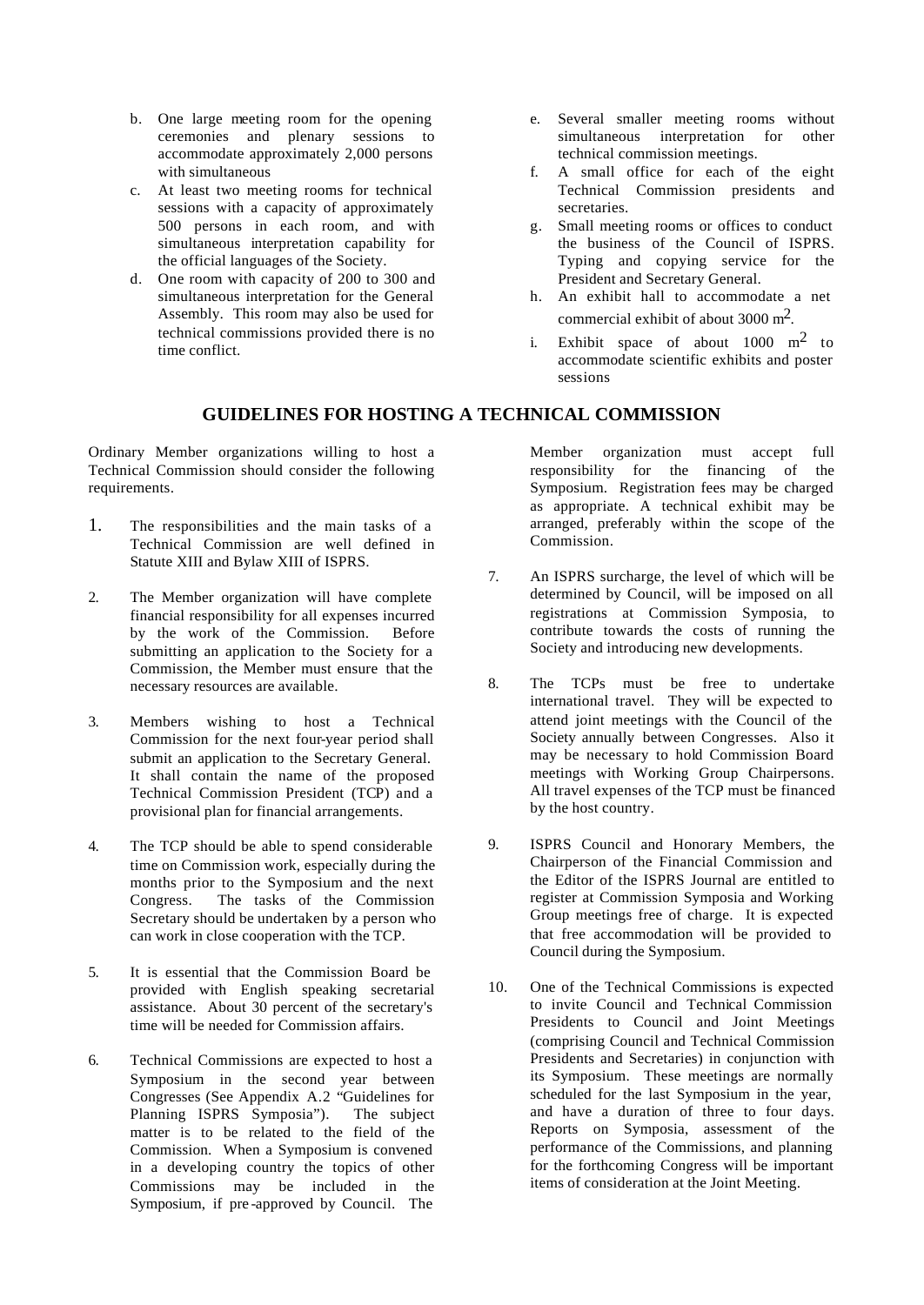- 11. Before the General Assembly of ISPRS decides to allocate a Commission to an Ordinary Member, the proposed TCP shall present to the General Assembly the envisioned scientific and technical program for the Commission for the forthcoming four-year period.
- 12. The General Assembly will, in its election of Technical Commission hosts, consider the merits and experience demonstrated by the proposed TCP in activities such as having been the Chairperson of a Working Group, author of an invited paper, etc.
- 13. The proceedings of each Commission Symposium shall be published in the prescribed format as a Part of the Volume of *The International Archives of Photogrammetry and Remote Sensing.*
- 14. The TCPs are asked to support the Editor of the *ISPRS Journal*, for example, in soliciting technical papers, and serving as a referee of papers.

**GUIDELINES FOR CONDUCTING A WORKING GROUP**

The President of a Technical Commission (TCP) and the Chairpersons of the Working Groups should consider the following requirements:

- 1. The TCP shall be fully responsible for organizing the Working Groups and selecting the Chairpersons/Co-Chairpersons taking into consideration for the resolutions which have been approved by the General Assembly.
- 2. The TCP shall use his/her leadership to guide the Chairpersons/Co-Chairpersons in well defined directions with respect to the terms of reference.
- 3. The TCP shall suggest that the Chairpersons/Co-Chairpersons select active members of a Working Group after consideration of the talents and achievements of the members and the international balance of the group.
- 4. The Chairpersons/Co-Chairpersons shall be financially capable of attending the mid-term symposium of the relevant Technical Commission as well as the following Congress to report on Working Group activities.
- 5. Each WG Chair or Co-Chair shall organize one or more workshops, conferences or tutorials, preferably in odd-numbered years but at least four months from the mid-term symposia between the Congresses, in cooperation with the TCP. The dates for such meetings shall be approved by the Secretary General of the Society.
- 6. The Chairpersons/Co-Chairpersons shall recommend to the TCP candidates to present invited
- *15.* The TCPs are required to prepare an Annual Report as outlined in Appendix B.5, and are to ensure that summary reports of their Commission and WG events are submitted promptly for publication in *ISPRS Highlights.*
- 16. Furthermore, the TCPs are responsible for conformance by Working Group Chairpersons to the "Guidelines for Conducting a Working Group".
- 17. The Technical Commission V President, or a Council designee, will be an ex-officio member of the CIPA Committee, and as such will be required to attend the biannual meetings of the CIPA Committee.
- 18. Outgoing TCPs should be prepared to attend the post Congress Joint Meeting of Council and incoming TCPs if deemed advantageous to the operations of the Commission.

papers at the mid -term Symposium and/or the Congress.

- 7. The Chairpersons/Co-Chairpersons shall report annually to the TCP according to Bylaw XIII, 13. In addition, the Chairperson/Co-Chairpersons shall report on the WG activities at the mid-term Symposium and the Congress.
- 8. The TCP shall review and evaluate the activity of each Working Group and report to the Council annually.
- 9. The TCP may replace in consultation with the Council, any Chairperson who has not been active and who has not contributed to the work of the Commission.
- 10. The TCP may reorganize the Working Groups in consultation with Council.
- 11. The TCP shall communicate with the Ordinary Member correspondents concerning the Working Group activities of the Commission.
- 12. The TCP shall organize a Resolutions Committee in cooperation with Working Group Chairpersons/Co-Chairpersons and prepare draft scientific and technologic Resolutions for consideration before the last Joint Meeting of TCPs with Council. The Resolutions shall conform to the standard form of the "Guidelines for Proposing ISPRS Resolutions." The TCP shall submit a final draft of Resolutions to the First Vice-President in due time for the Congress.